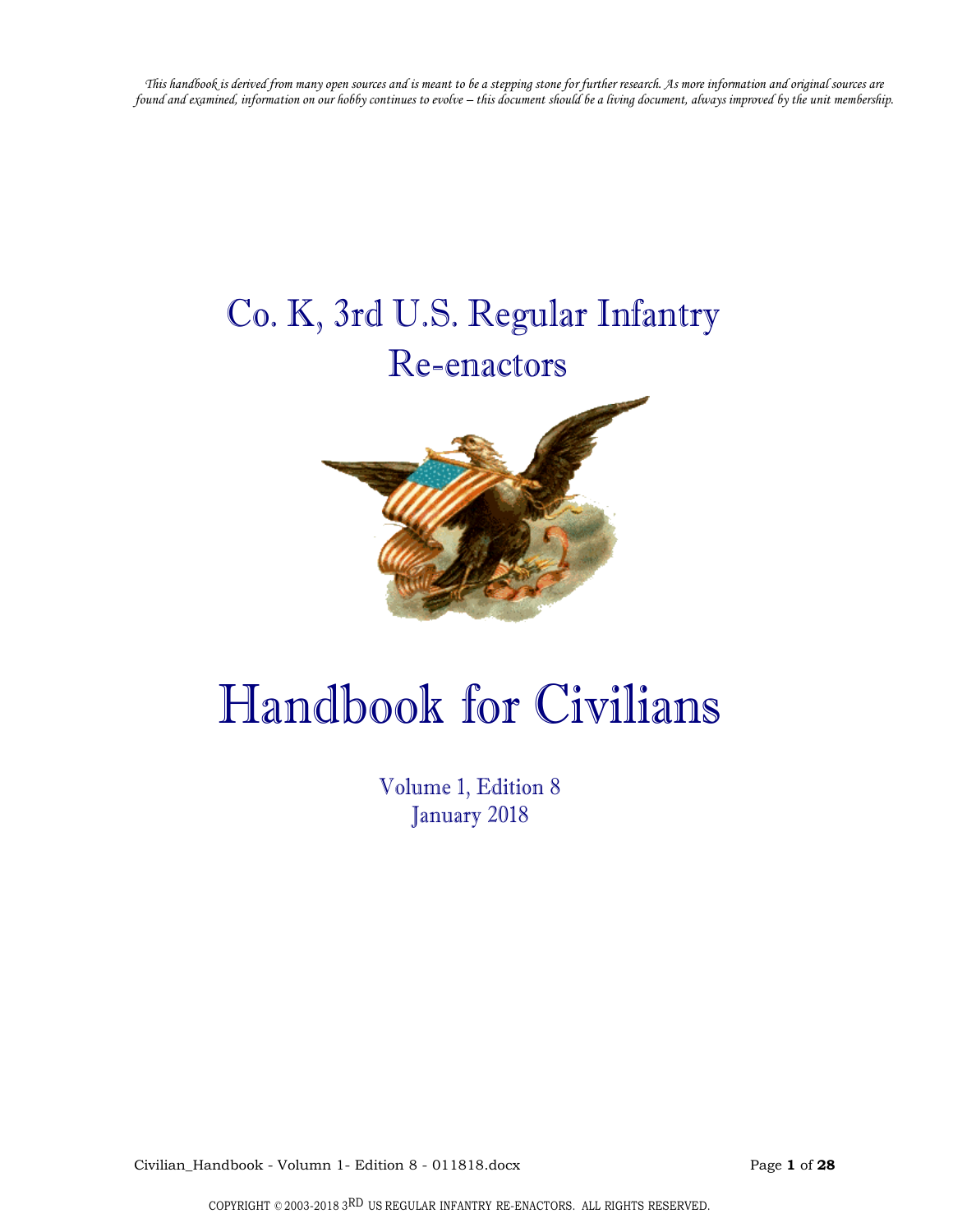This handbook is derived from many open sources and is meant to be a stepping stone for further research. As more information and original sources are<br>found and examined, information on our hobby continues to evolve – thi membership.

## **Table of Contents**

| Civilian_Handbook - Volumn 1- Edition 8 - 011818.docx | Page 2 of 28 |
|-------------------------------------------------------|--------------|

COPYRIGHT  $\textcircled{\,}$  2003-2018  $3^{\text{RD}}$  US REGULAR INFANTRY RE-ENACTORS. ALL RIGHTS RESERVED.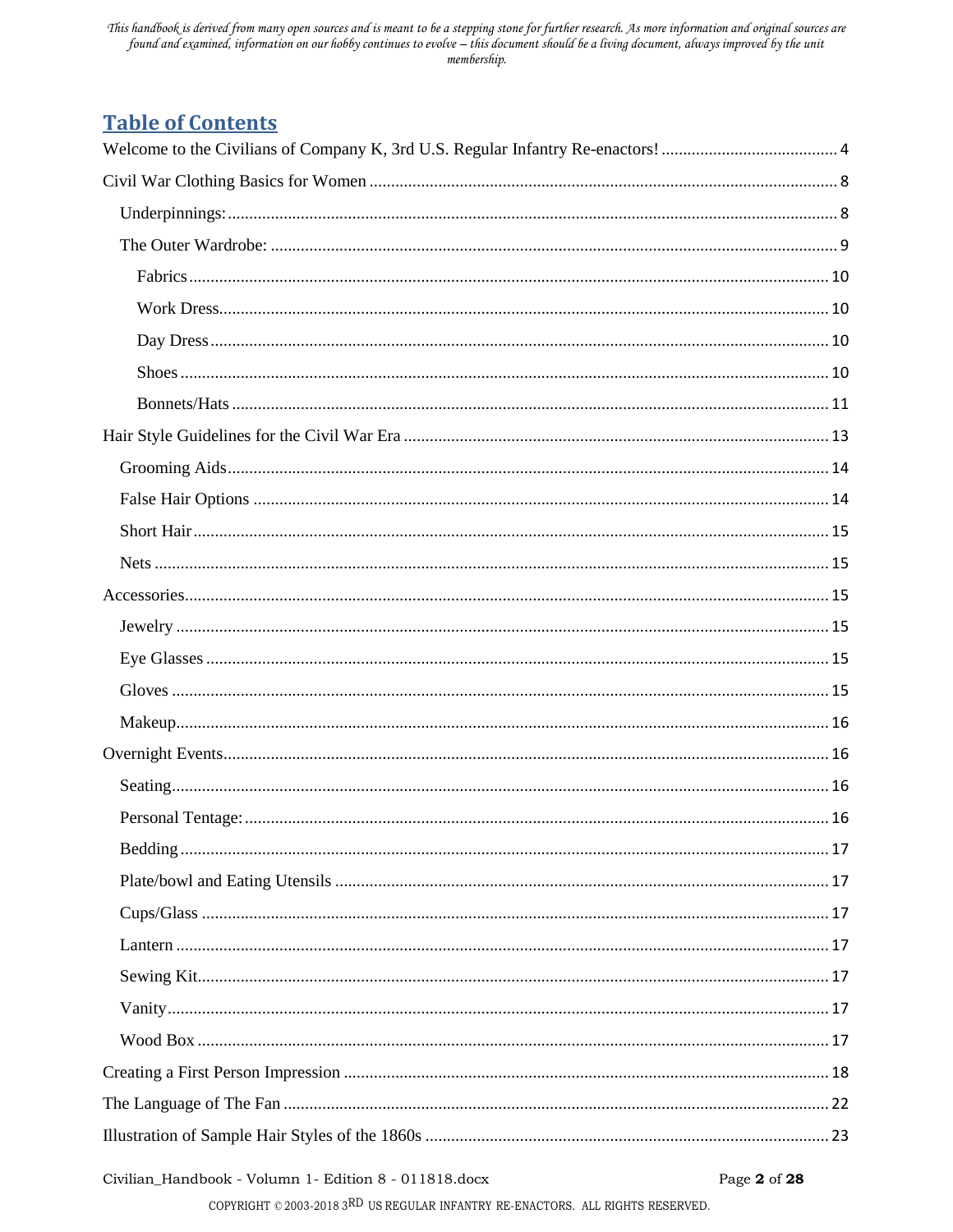This handbook is derived from many open sources and is meant to be a stepping stone for further research. As more information and original sources are<br>found and examined, information on our hobby continues to evolve – thi membership.

| Stealing Secrets: How a Few Daring Women Deceived Generals, Impacted Battles, and Altered the Course |  |
|------------------------------------------------------------------------------------------------------|--|
|                                                                                                      |  |
|                                                                                                      |  |
|                                                                                                      |  |
|                                                                                                      |  |
| Fashion Archives Museum Shippensburg University: http://fashionarchives.org/index.html 26            |  |
|                                                                                                      |  |
|                                                                                                      |  |
|                                                                                                      |  |
|                                                                                                      |  |
|                                                                                                      |  |

Civilian\_Handbook - Volumn 1- Edition  $8$  -  $011818.\mathtt{docx}$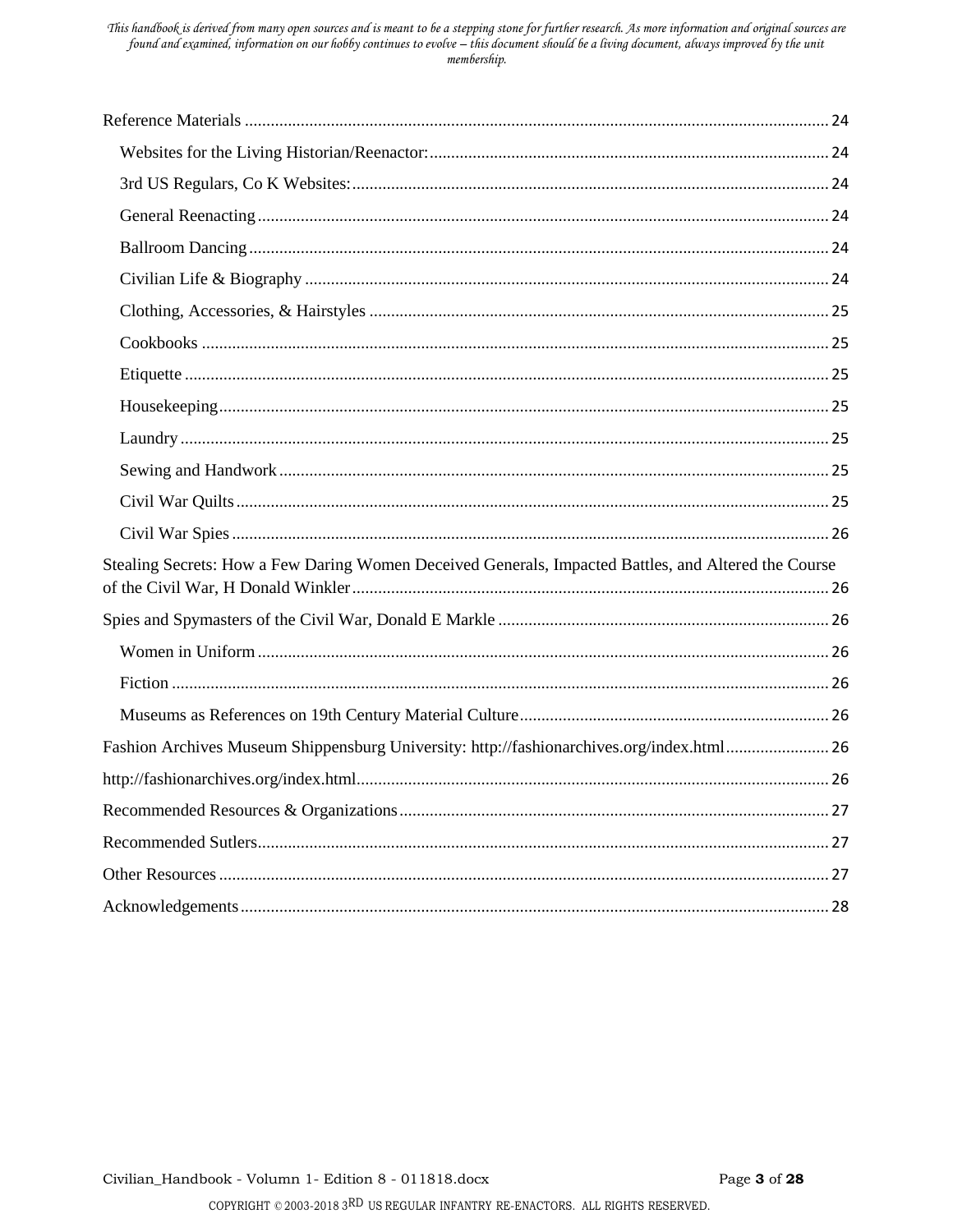## <span id="page-3-0"></span>**Welcome to the Civilians of Company K, 3rd U.S. Regular Infantry Re-enactors!**

Co. K,  $3<sup>rd</sup>$  US Regular Infantry is a Civil War living history organization devoted to an accurate portrayal of the life of a regular army soldier during the Civil War. As civilians our goal is to support the military mission of the unit by developing civilian impressions appropriate for our presence in a regular military encampment and by actively contributing to the unit's overall presence at events. We seek to educate the public on the life of civilians in camp life, home life, while traveling, and while visiting family members with the regular army. Civilian members with children are expected to develop period-appropriate activities for their children. Children and adults alike are encouraged to practice  $19<sup>th</sup>$  century etiquette during events. Our clothing and equipment are reproductions patterned as closely as possible to the originals. Authenticity is closely supervised and we strive for a high standard in our civilian impression, while at the same time maintaining an atmosphere of learning, fun, and collaboration. All of us have more to learn.

The civilian organization of the  $3<sup>rd</sup>$  US Regular Infantry is loosely structured and encourages the active participation and input of all members. A Civilian Coordinator is elected by the civilian membership each year at the Annual Meeting of the  $3<sup>rd</sup>$  US Regular Infantry. A Civilian Corner Editor is also elected to write and/or edit the Civilian Corner column in the monthly newsletter. Ad hoc committees may be formed to organize special projects. Civilians may also participate in various civil war period projects or fund-raising activities. All projects will be proposed in advance and then presented to the civilians at a meeting for discussion and a vote. Previous activities have included quilting bees, museum tours, dances, and classes on various topics such as fitting a bodice or making a bonnet.

We encourage all civilian members to share their opinions, research, and ideas while respecting the opinions and re-enacting goals of others in the group. Members wishing to write an article for the Civilian Corner column should contact the Civilian Corner Editor, who welcomes any such contributions. Re-enacting can be a life-long learning process and it is our goal to raise awareness while supporting each other.

The  $3<sup>rd</sup>$  US Regular Infantry participates in a number of living history and re-enactment events each year. Types of events range from living history demonstrations and encampments to small recruiting events to large battle re-enactments. A schedule of upcoming events is published in the monthly newsletter of the 3<sup>rd</sup> US Regular Infantry, The Old Guard. Headcounts for members attending events are collected by corporals for military members and by the Civilian Coordinator for civilian members.

Civilian members are invited to participate in all events as they choose and to camp in the area designated for civilians. A Civil War impression must be maintained while you are in the camps, both civilian and military. In theory, any time a female was present in a military camp she was escorted, and although a constant escort may be difficult to manage at many events, all civilians should be aware that in the 3rd U.S. Regular Infantry, women and children are not permitted on the company street. Civilians are expected to follow the rules for each event as set by event organizers. Rules are usually posted on the event website, and may be put into the newsletter as space permits; more information can be requested from the Civilian Coordinator if desired.

COPYRIGHT © 2003-2018 3RD US REGULAR INFANTRY RE-ENACTORS. ALL RIGHTS RESERVED.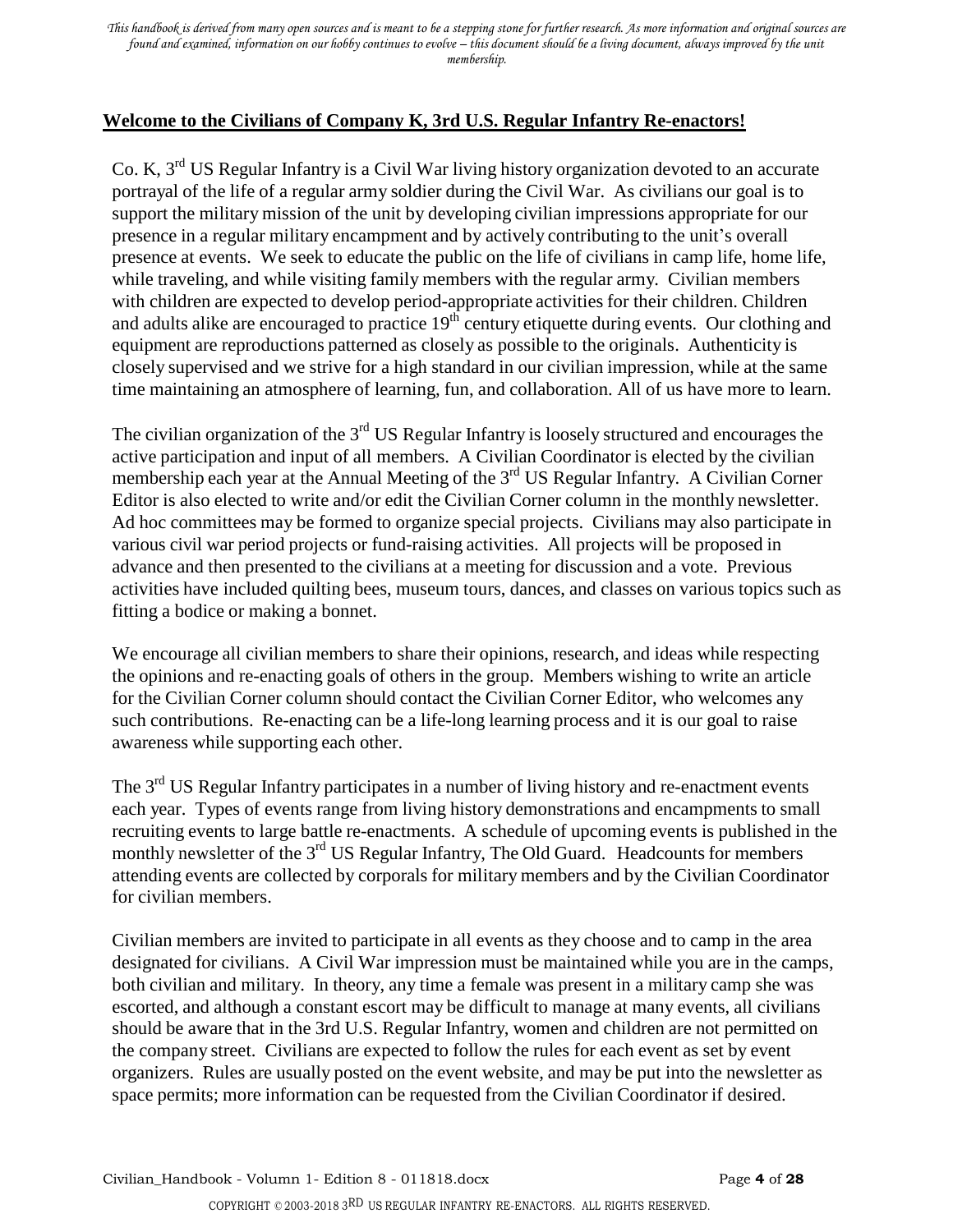Guests may attend certain events, as a reenactor, and may be required to pay a guest registration fee in addition to the event fee. Guests are expected to adhere to unit authenticity standards in regard to etiquette and appearance (clothing, hair, make-up) throughout the event. It is the responsibility of the sponsoring member to ensure the guest is dressed appropriately for the event and understands the unit authenticity standards. Each guest must remain in accurate civil war clothing and hairstyle throughout the time they are participating.

Commissary: There is a charge for commissary. Currently the  $1<sup>st</sup>$  Sgt. serves as Commissary Director, coordinating all meals for the unit, including the transportation of equipment, purchase the food, and the preparation of the meals throughout the weekend. Unless other instructions are received from the Military leadership, the meals provided at a typical weekend event will be breakfast, lunch and dinner on Saturday, and breakfast and lunch on Sunday. Meal times are set by our commanding officer based on when the men are needed for drill, demonstrations and/or battles.

Commissary counts are collected along with the headcount for each event, and an accurate count is essential so that costs can be kept down while ensuring that there is enough food for everyone. Commissary plans and purchases are made as early as two weeks prior to an event therefore the commissary fee is not refundable less than 14 days prior to an event.

Commissary charge for each event is \$15 per person (subject to change if the event requires more meals). We like to say that the first bite is \$15, the rest of the meals are free; if you want to purchase one meal for the weekend, that meal will cost \$15. Please don't elect out of commissary but then ask if you can have a bite of fruit or a couple of carrots. If you choose not to participate in the commissary you are responsible for your own meals.

A Company Mess arrangement will be established and all members who take their meals with the commissary will be assigned to a work detail during the weekend to help with set-up, cooking, clean-up, or other tasks associated with providing meals. Teamwork is essential to ensure the tasks are done and are shared by everyone instead of just a few.

Please let your Civilian Coordinator and the Commissary Director know if you have any health concerns. Remember to drink plenty of fluids and eat light meals during hot events. If you don't feel well, let someone know right away. Re-enacting can be physically stressful, so please be aware of and respect your physical limitations.

Some basic rules of safety and re-enacting etiquette follow:

Members are to maintain decorum in camp and follow the protocol of the Civil War period military camp. At most events, there will be two company streets – one for military and one for civilian. Women and children are not permitted on the Military company street at any time.

One company fire is maintained near the commissary which is established at the head of the Military Company Street. It may be used by any member of the unit for warmth or heating hot water, etc., however the commissary has priority. The commissary is part of the military establishment and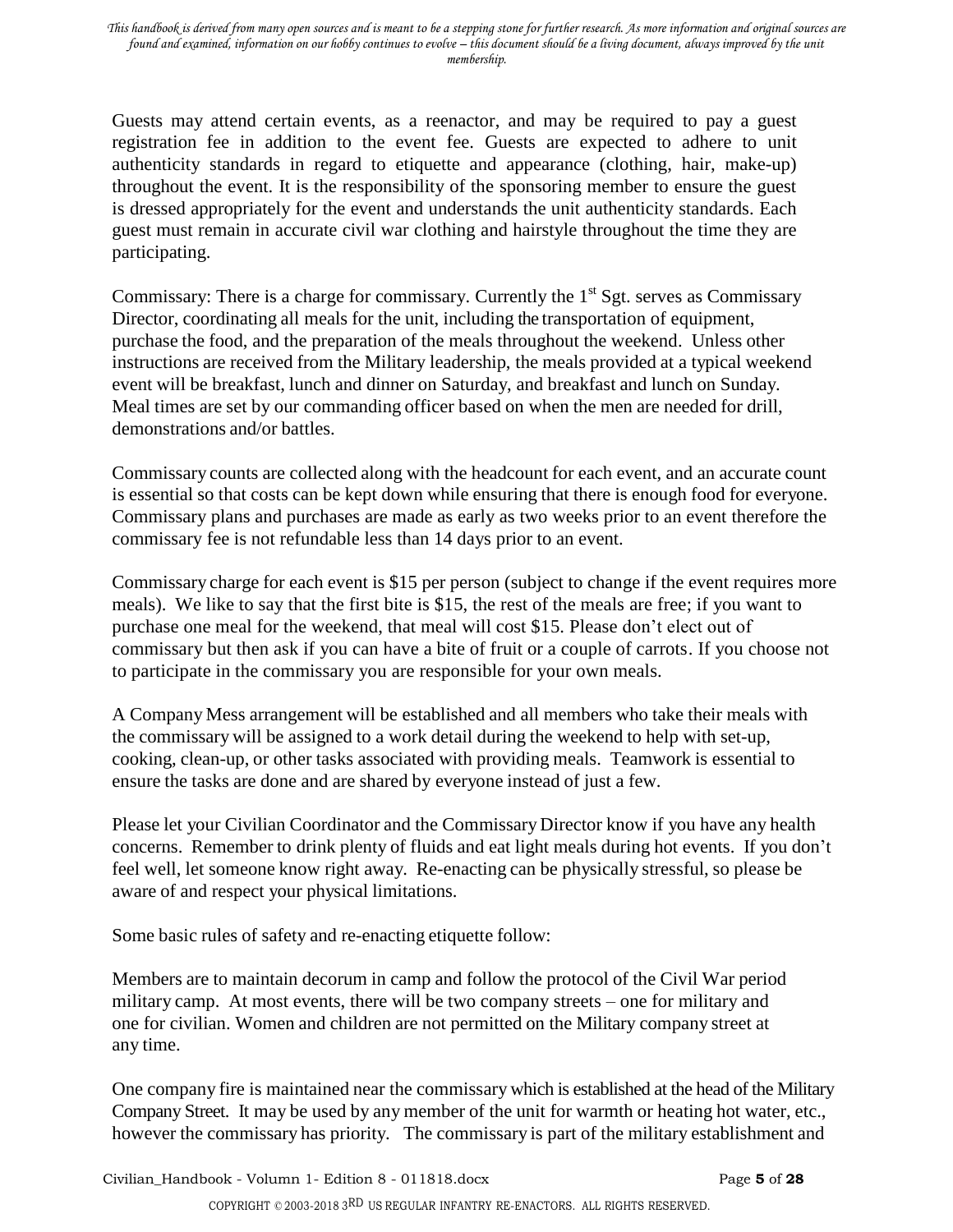the Commissary Director has authority to determine whether and when it is appropriate for company members to be in the commissary area. No company member should get in the way of those preparing meals.

Fire safety is of the utmost importance. If you dig a fire, you are responsible for it. No fire should even be left burning unattended. At night all fires must be put completely out or a fire watch must be set. No unsupervised children should ever be around the fire. Children are never to touch or play with the fire implements or the fire itself.

No one is ever to put any cartridges or cartridge papers into the fire.

Children are never to touch or play with cartridges or black powder.

If you do not bring your own chair or camp stool, be prepared to sit on the ground. Members who bring their own chairs may use their own discretion in allowing others to use them or reserving them for personal use. Members who bring their own chairs are encouraged to mark them.

A civilian member who has developed a specific impression such as laundress, governess, seamstress, nurse, etc. may occasionally ask other members to fill in for her in her absence. If you have not been asked to fill in, do not attempt to do so. Some impressions include use of expensive equipment which may be damaged or cause injury if used incorrectly, and it is better to ask spectators to return at a later time than to give out misinformation regarding another's impression. However, if you are interested in learning from another member more about her impression or joining her in presenting it, please don't hesitate to make your interest known.

Company members are expected to maintain a courteous attitude and respect for the property and personal space of other members, particularly in or in front of members' own tents. Be aware that space in camp is often crowded. All company members should be sensitive to the requests of those needing privacy or quiet time between activities. Company members should never use or borrow company equipment or another member's personal equipment without first obtaining permission.

If at any time company members (military, adult civilians, or children) are observed to be doing something which will harm themselves, harm someone else, damage someone else's property, or bring disrepute upon the unit, other company members should take action to stop/prevent such activity and remind the erring member(s) of appropriate company policies governing members' behavior. All company members should assist in maintaining a safe and authentic camp environment.

Any member who commits to attending an event will be held accountable for all applicable registration and commissary fees for that event, even if that member ends up not going. Event registration fees are not refundable. Commissary fees may be refunded if notice\* is given more than 14 days prior to an event; \*to be refunded commissary fees notice must be given in the following form: the member must contact all, and receive confirmation of cancellation notice from at least one, of the following members: Commissary Director, Co K. Commander, 1st SGT, and Civilian Coordinator. All Commissary fees are paid at the event Friday evening. If members

Civilian\_Handbook - Volumn 1- Edition 8 - 011818.docx Page **6** of **28**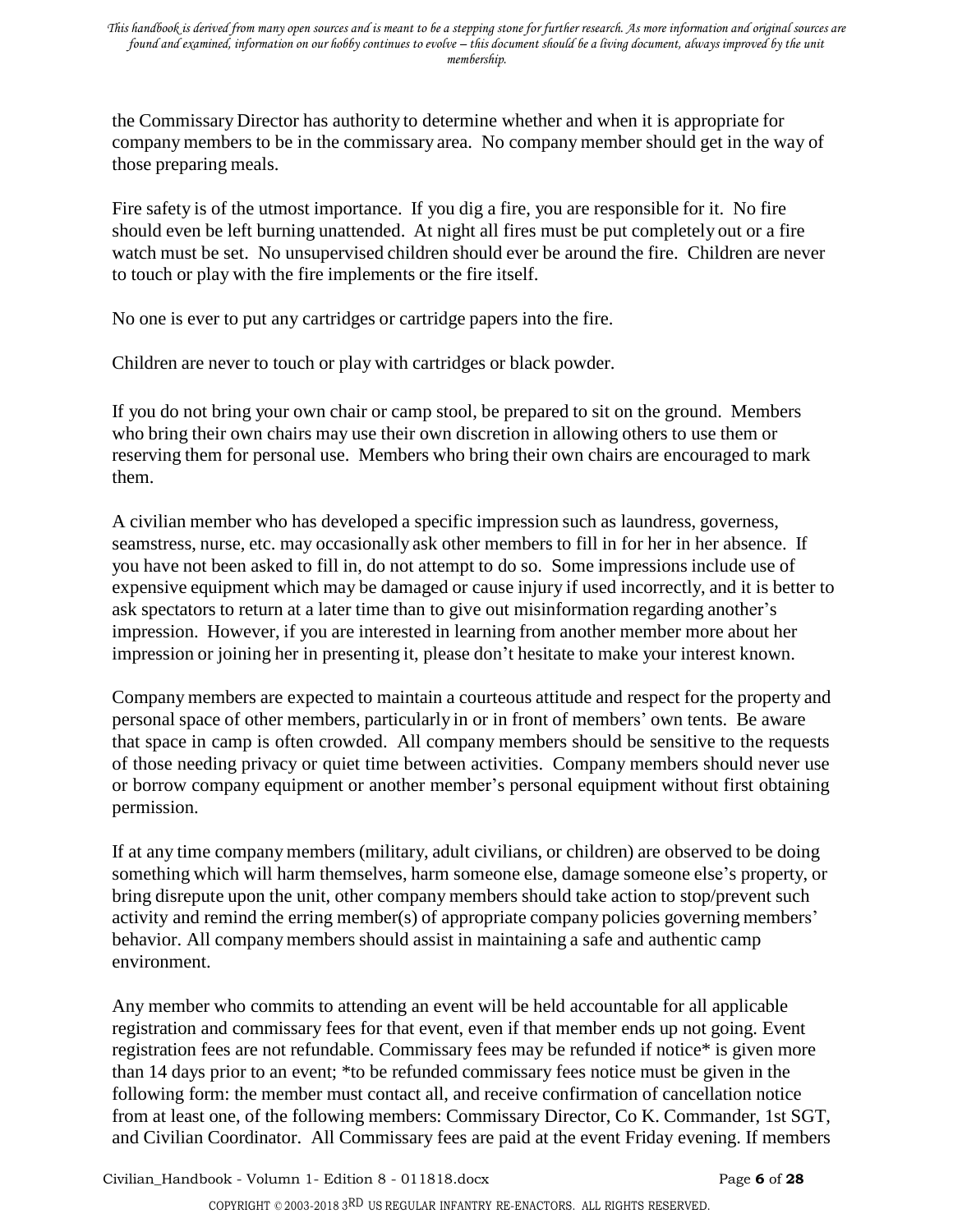present at an event have not paid their fees by the time of the pre-battle inspection, they may not take the field or participate in similar activities.

If you would like to receive a copy of the unit by-laws, please contact your Civilian Coordinator and request a copy.

If you need any help gathering ideas or materials for your impression, please feel free to call on others in the organization. Many of us have extra outfits and will be glad to loan you a dress so you can participate as you collect your own garments. We can provide information on vendors from whom you can obtain good quality garments and accessories. If you can sew and would prefer to make your own clothing, we can help you select historically accurate patterns and fabrics and will be happy to work with you on your clothing. The Sewing Academy website and forum can be of infinite help in constructing your own clothes: <http://www.thesewingacademy.org/>

Members are not required to develop a first-person impression, but some may wish to do so. Some helpful hints and a worksheet are included with this handbook and more reference materials on first-person re-enacting are available for those who are interested.

Some basic information on civilian clothing follows, along with a list of resources including books, websites, and recommended sutlers. Good reference materials are also available from your local library or bookstore. Many libraries have women's magazines from the Civil War years on microfiche. These articles can offer many tips on how to accessorize your impression. Many of us have books which you may borrow. When in doubt please ask. We are always willing to help!

We try very hard to make our time together fun for you and your family. Please read your copy of our newsletter, The Old Guard, to find out information on upcoming events. If you have any question or concerns, please contact your Civilian Coordinator.

We look forward to seeing you at the next event!

<span id="page-6-0"></span>We are working to develop the Men's section of period dress recommendations. Check back soon for guidelines or contact one of our current male civilians for more information on male impressions and dress.

COPYRIGHT © 2003-2018 3RD US REGULAR INFANTRY RE-ENACTORS. ALL RIGHTS RESERVED.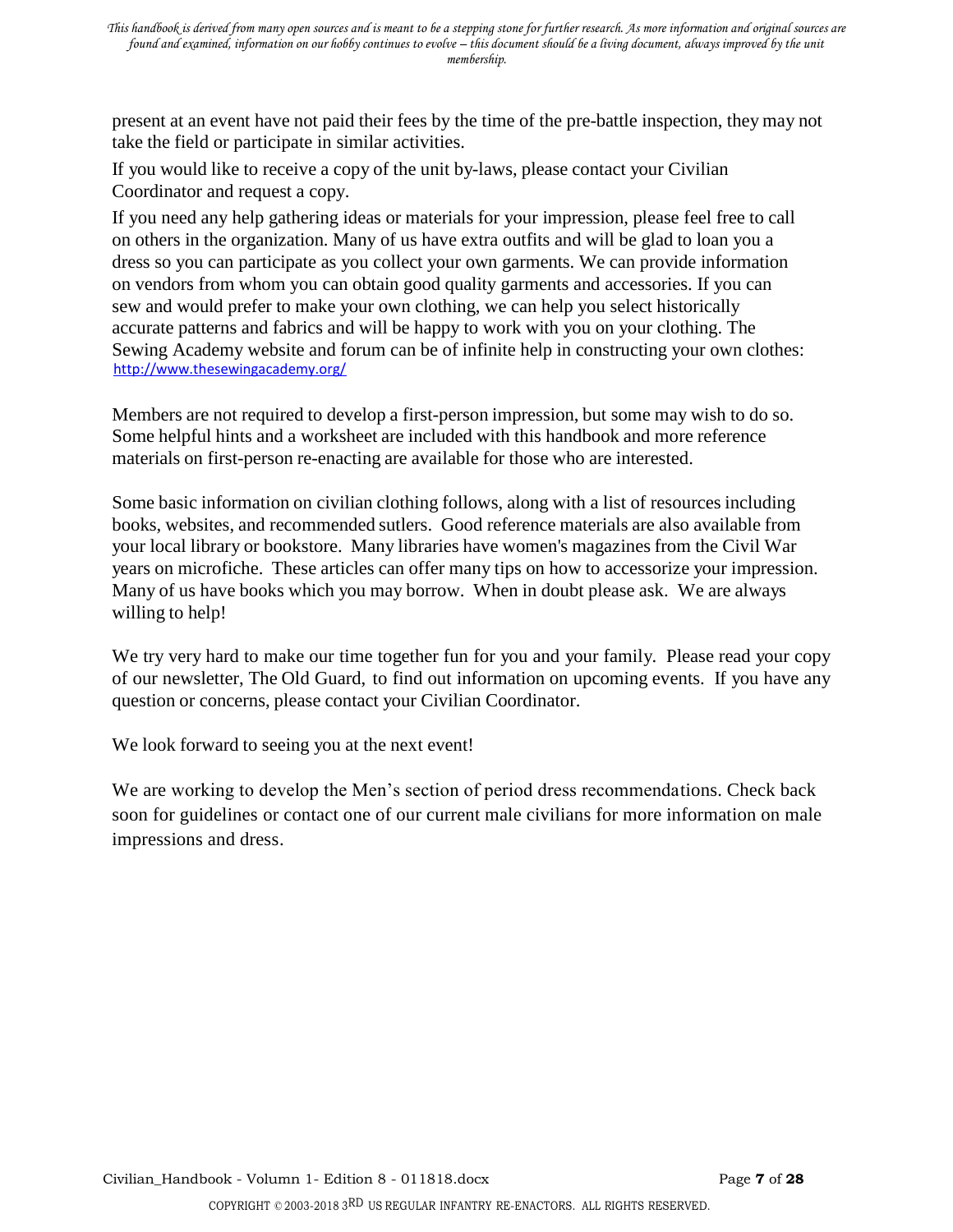#### **Mid-19th Century Clothing Basics for Women**

#### **Overview**

Only 100% natural fabrics, such as cotton, linen, silk, and wool, were available during the Civil War years.

For reenacting purposes it is doubly important to stay with natural fabrics, both from an authenticity standpoint and also for safety reasons. Many of our camp life scenarios may cause us to spend time working around an open campfire. With wide skirts, shawls, capes, etc., the risk of singeing your garments is always a concern. Cotton and wool will burn cleanly if they catch on fire, while synthetics will melt, possibly to your skin, which is extremely unpleasant. Also, at many of our events it can become very warm and natural fibers breathe and handle excess moisture better than synthetics.

When purchasing fabric, look for geometric shapes that are small and not too "busy" on the fabric. These should look as if they are stenciled onto the fabric. Many stripes and plaids are highly suitable; flowered calico was not used. Muslin of the time was more like today's linen. Much of the cotton fabric of the time had a much finer finish than today's cottons, almost silk-like with a slight sheen (but lighter weight than polished cotton). Some reproduction fabrics do an excellent job of recreating this finish.

Cotton dresses of the  $19<sup>th</sup>$  century were rarely solid so if you are constructing a cotton dress, use prints. If you wish to wear solids in silks, choose darker colors to be on the safe side (black, gray, brown, chestnut, navy, etc). Remember that we are portraying the lives of the ordinary, mostly working class or middle class civilians, so while something may have existed at the time, if it was rare or restricted to a certain class of society, it is probably not your best choice.

White shirts with skirt ensembles were worn almost exclusively by younger women in their teens, as were the popular Zouave jackets. Pretty much all outerwear was fully or partially lined. Underpinnings were typically white and could have cotton lace trimming or embroidery. If you're not sure about what to get please ask any of us for specific details, and we will try to help. Several ladies have a few children's clothing patterns.

#### **Clothing Fasteners**

Women did not cut their dress fabric unless they absolutely had to. They would usually have hidden hook and eye closures with "fake" buttons on the bodice, hook and eye closures on the skirt, and drawstring waistbands on the undergarments. Women did not use zippers, snaps or Velcro.

#### <span id="page-7-0"></span>**Underpinnings:**

#### **\*\*Should be one of your first purchases/sewing projects.**

Underpinnings provide the foundation for your  $19<sup>th</sup>$  century wardrobe and are the basis over which your outer dress fits. A  $19<sup>th</sup>$  century foundation creates a  $19<sup>th</sup>$  century

shape. Yes, it is obvious (to you and others) when you are not wearing the right undergarments!  $\odot$  You will want to have at least two sets of basic underpinnings (drawers, stockings, chemise).

**\*\*Chemise:** A one-piece knee-length white cotton gown worn under the corset. The chemise soaks up perspiration/body oils and prevents the corset from pinching your skin. The chemise is a simple scoop neck with sleeve and body cut as one.

**\*\*Drawers:** Crotch-less with a drawstring waist; at least two sets are recommended.

\*\*Cotton or woolen stockings: Black, white, neutral; held in place by 19<sup>th</sup> century garters. At least two pairs are recommended.

Civilian\_Handbook - Volumn 1- Edition 8 - 011818.docx Page **8** of **28**

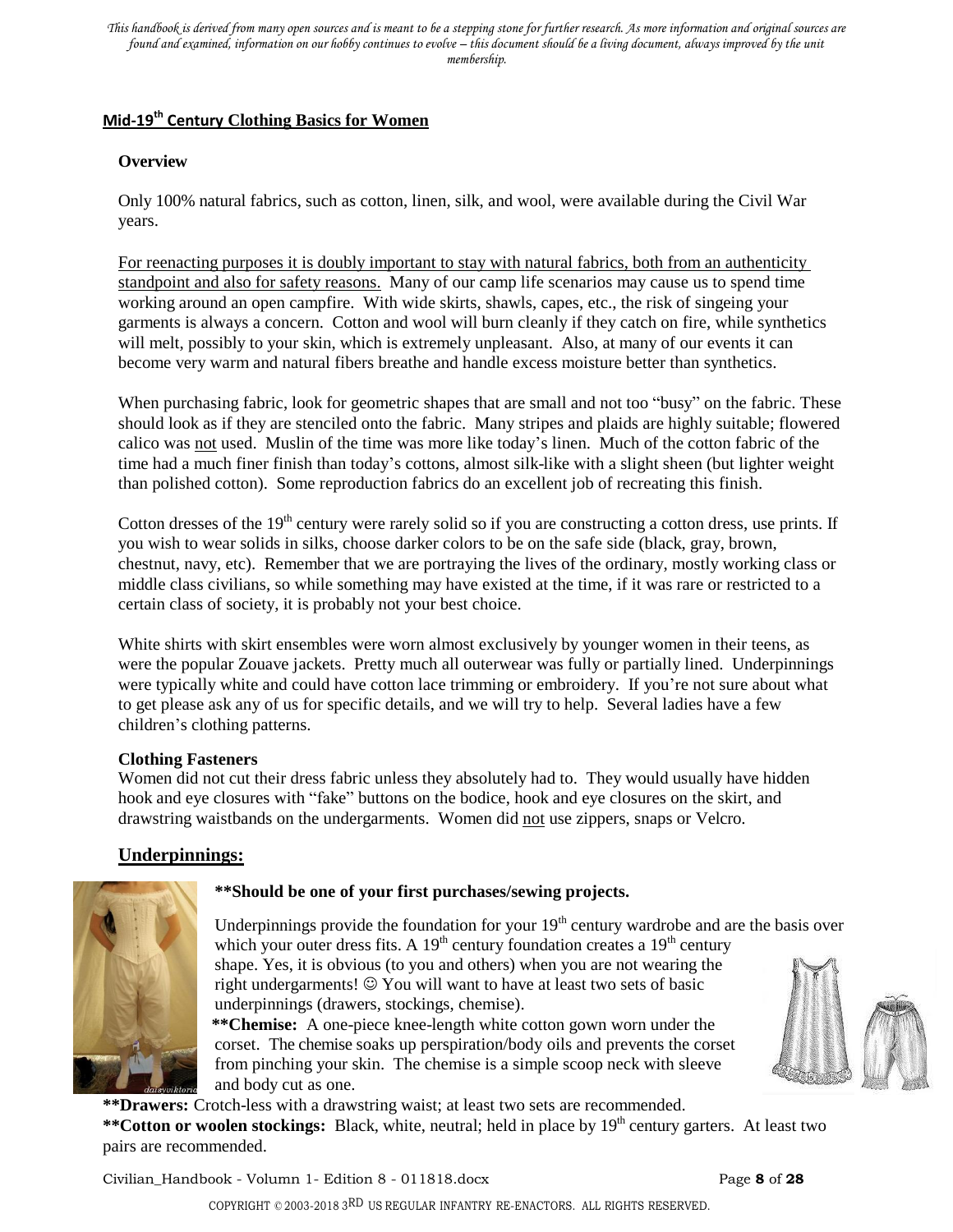**\*\*Under-petticoat:** Made of white or colored cotton, worn over the drawers and



**DOUGLAS & SHERWOOD'S NEW EXPANSION SKIRT - 1858** 

chemise; also called privacy petticoat. Petticoats should be made of cotton (for warmer weather) or wool flannel (for cooler weather).

**\*\*Corset or stays:** Laces down the back and fastens with hooks in the front; worn over the chemise.

**\*Corset cover:** Drawstring sleeves, neck and waist; worn over the corset to soften the shape through the dress, not essential.

**Hoop/cage crinoline:** The hoop is what you think of when you think of a prom dress or wedding dress hoop petticoat – made of white cotton with drawstring waist or hook/eyes. Typical hoop has 4-6 hoops which may be larger or smaller, based on economic status. A Cage crinoline is more accurate and looks like a hoop without the cotton covering. The cage crinoline has many more hoops, is lighter, and moves differently. Hoop/cage crinoline is worn when not working around the fire and with better dresses when leaving camp to visit, go to town (sutlers) and attend a dance or other formal occasion.

**\*Over-petticoat:** If you were a cage crinoline, you need to wear 1 or two of these over the cage. Made of white cotton, worn over the hoop/cage crinoline to soften the lines of the hoops so they are not visible through the dress skirt. This is a must once you acquire a cage or hoop.

#### <span id="page-8-0"></span>**The Outer Wardrobe:**

In order to develop your outer wardrobe, you will need to know a little about who you are portraying (who you are, your economic status and geographic background, etc). As civilians mingling with the soldiers of the 3rd US Regulars, we need to have a reason to be in camp. Examples of possible reasons: working as a laundress or seamstress for the US Army; visiting a family member; civilian from the area providing information on enemy troop movement to the military leadership.

Once you decide on the reason you are mingling with the military, you can begin to develop your story. This story will help you seamlessly interact with spectators and answer questions they may have about you, the military, and why you are here.

The following questions are suggestions on what to ask yourself to develop your story and then move toward developing your outer wardrobe to match that story. From this story, you can develop more and more details and expand your wardrobe and material culture items (things you bring to a reenactment such as dishes, accessories, etc).

Some suggested questions to ask yourself as you develop your character:

- Where are you from?
- What is your economic status?
- Why are you here?
- How did you get to your new location? (Train, wagon or horse etc.)
- Be able to explain your daily activities as a
- Know a brief family history.
- How do you feel about the war?
- Your home state is on the side of \_\_\_\_\_\_\_\_ ?

Civilian\_Handbook - Volumn 1- Edition 8 - 011818.docx Page **9** of **28**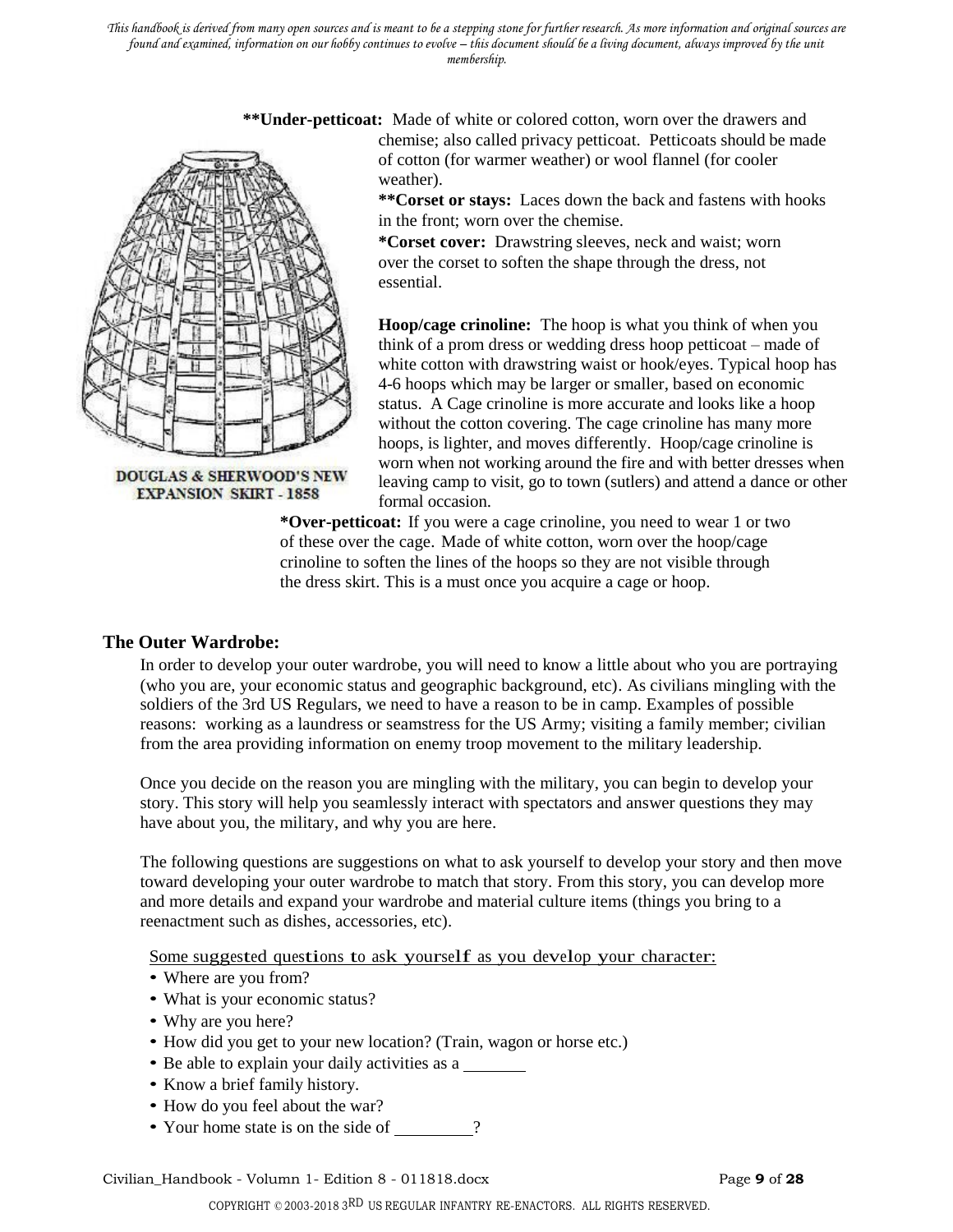#### <span id="page-9-0"></span>**Fabrics**

Prints and types of fabrics varied according to the style of dress. To get an idea of the various period prints that were available in different types of fabrics, visit the link provided above. The file section of the Civil War Reenacting for beginners has a great reference resource for fabrics

#### <span id="page-9-1"></span>**Basic Dress**

The terms work dress and day dress are modern reenactor terms used to indicate a basic cotton or wool dresses worn for every day, either without a hoop when doing chores and working around a campfire or worn with a hoop to dress up for visiting or a trip to Sutler Row. Think of clothes in your 21<sup>st</sup> Century wardrobe - the older shirt or pair of jeans that may once have been a favorite, but is now worn while painting or gardening – some have an older dress they now reserve for camp duties.

The basic dress, a one piece dress, usually features a loose fitting bodice (gathered or fan front) that allows freedom for movement; the skirt can have ties on the inside known as "skirt-lifters" that enable you to lift the skirt a couple of inches at four or five places around the circumference to get the hem off the ground - remember, you'll be walking around a campfire. Hoops should be avoided when doing chores and working around a camp fire; your petticoats or corded petticoat



will help keep your skirts from getting wound around your legs. While working you might also wear an apron that's full enough to fit around the front half of a skirt; the apron can also have a bib to pin to the front of the bodice- aprons were made of cotton or wool. When in performing chores, it is perfectly acceptable to move your sleeves out of the way by rolling the cuffs.

#### <span id="page-9-2"></span>**Finer materials dress up the dress**

Finer dresses are made of fine/sheer cotton, wool, or silk and worn with a hoop. Your basic dress of cotton can double as a "work dress" and "day dress", while you are getting started in reenacting. Many styles available - two pieces or one-piece. Many dresses were worn with a fabric or leather belt that had a buckle at the waist or fastened with hooks. Skirts were full and either pleated or cartridge pleated. Toward the end of the war they tended to be longer in the back than in the front. A hem of about 1- 4" off the ground, when over a hoop, is an appropriate length. Depending on the fabric used and the style of the bodice, many sleeve options are available. Most dresses had white colors and cuffs that were basted in for ease in removal and cleaning.

Specific styles of dresses were made with specific types of fabrics, so please check your references before choosing a fabric or dress style. Always use pictures of women of the period or original dresses as your guide.

#### <span id="page-9-3"></span>**Shoes**

Most wore ankle high, wide-heeled, leather boots (black or brown) with squared or rounded toes that laced up either in front or on the side; there were no metal eyelets on the lace openings. Many modern shoes can be substituted until a reproduction pair can be purchased. Pay attention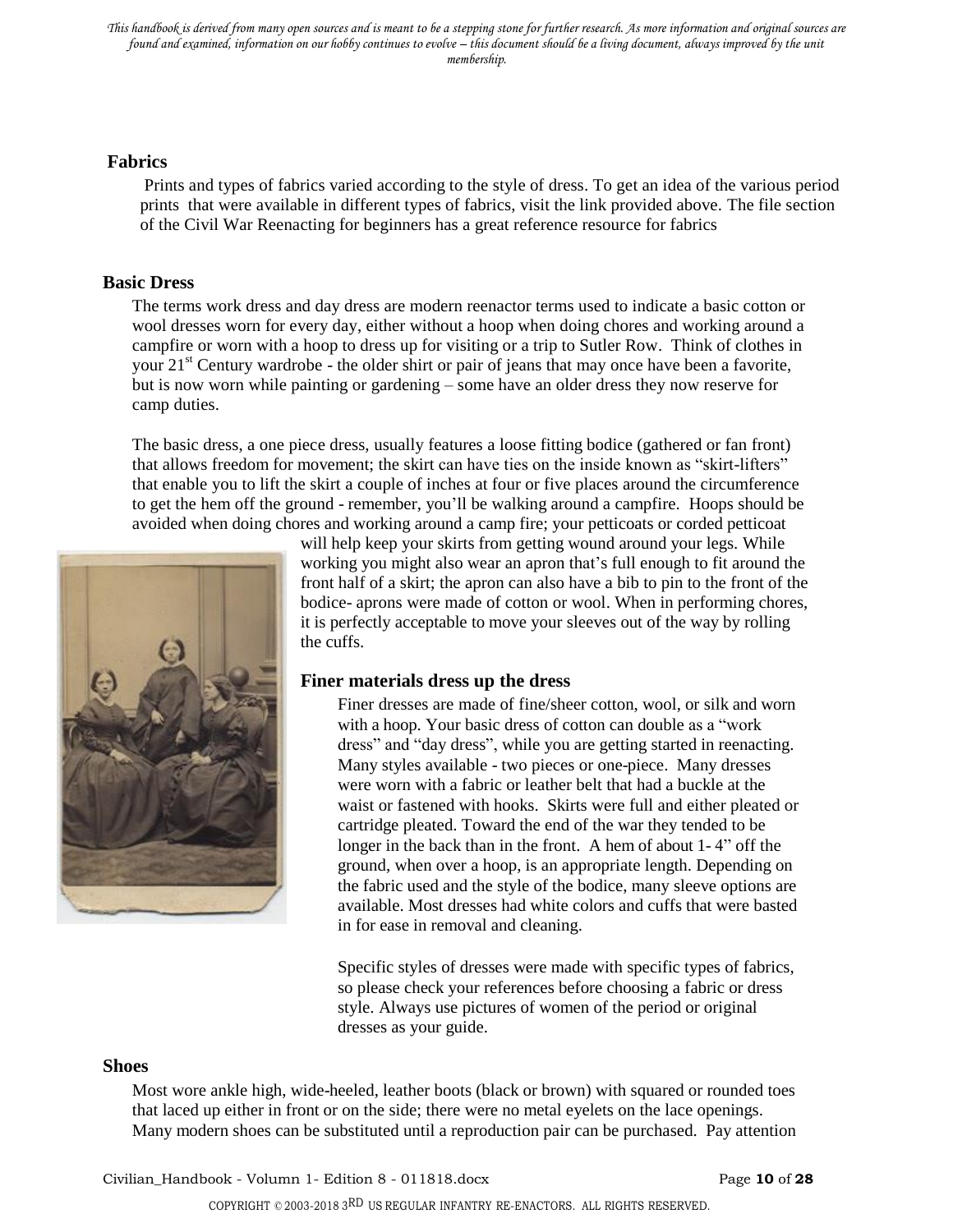to the shape of the toe and heel if using modern substitutions. The narrower toe and higher, narrower heel of the later 19th century are not correct for the Civil War era.

#### **Extreme Weather**

Capes and coats were worn in colder weather with coats offering the best protection from the cold. Outer garments were lined and most capes had hoods attached. Shawls can be crocheted, knitted, or woven of cotton or wool. Women of some social standing might have silk shawls with patterns woven into the fabric or stenciled on. A knitted or crocheted "sontag" or "bosom buddy," sort of a wrap-around vest, can also be worn – these are especially practical if you are working and need your arms free.

Keeping the sun off the face was another necessity. Parasols were used all year as a sunshade. These should have a smaller canopy, decorated with ribbon and fringe. Parasol handles were made of wood and may have a hinge to provide a collapsible handle. If you have on a hat or bonnet that shades the face, you don't need a parasol. However, many bonnets sit back on the head and do not provide shade for the face. In this instance, you would have carried a parasol while wearing a bonnet.

#### <span id="page-10-0"></span>**Bonnets/Hats**

By the years of the Civil War, hats were mostly worn by young women or by older very fashionable women. Because we are portraying the norm of what is worn, it is suggested that if you are over 25, you wear mostly bonnets. Many women would not appear in public without gloves and a shawl; most also wore a hat or bonnet which was decorated with ribbons, silk flowers, and/or feathers. On hats and bonnets, a rule of thumb to remember is flowers on the front and bows in the back; feathers were used on the insides with the linings used to frame the face. A feather could also be used on the outside, but the flume should always be toward the front of the bonnet. Most women didn't have money to spend on a hat to match each outfit.

A basic dark hat or bonnet for winter and a straw hat or bonnet for warmer weather will suffice. Knitted hoods were also popular. For a working impression, an undecorated soft quilted bonnet or slat bonnet is appropriate. Lace and crocheted caps that fit across the crown of the head were also worn, particularly by older women. Head coverings were usual but not mandatory.

#### **Basics for Male Civilians**

A gentleman can strive to portray a high-class gentleman such as a Senator or Congressman, a Sutler (these were licensed by the US Army to operate near the military camp and sell to the Army), teamster, undertaker, blacksmith, store clerk, a minister/reverend, farmer, mill worker, field worker, miner, etc. As a civilian with the  $3<sup>rd</sup>$  US Regulars, you should strive to have your impression link to the US Army somehow.

Start out getting a hat, shirt, vest, suspenders, pants and boots/shoes appropriate to your impression. Add things such as a coat (sack or frock) and accesseries as you go to give more character to your role. You don't have to get everything at once.

Research, research, and do more research…view Tin Types to view pictures of gentlemen of the Civil War Era for clothing ideas, hairstyles, and facial hair.

Learn the social etiquette and proper behavior of the day…. Between men and women, your character and the military soldier, officer, etc.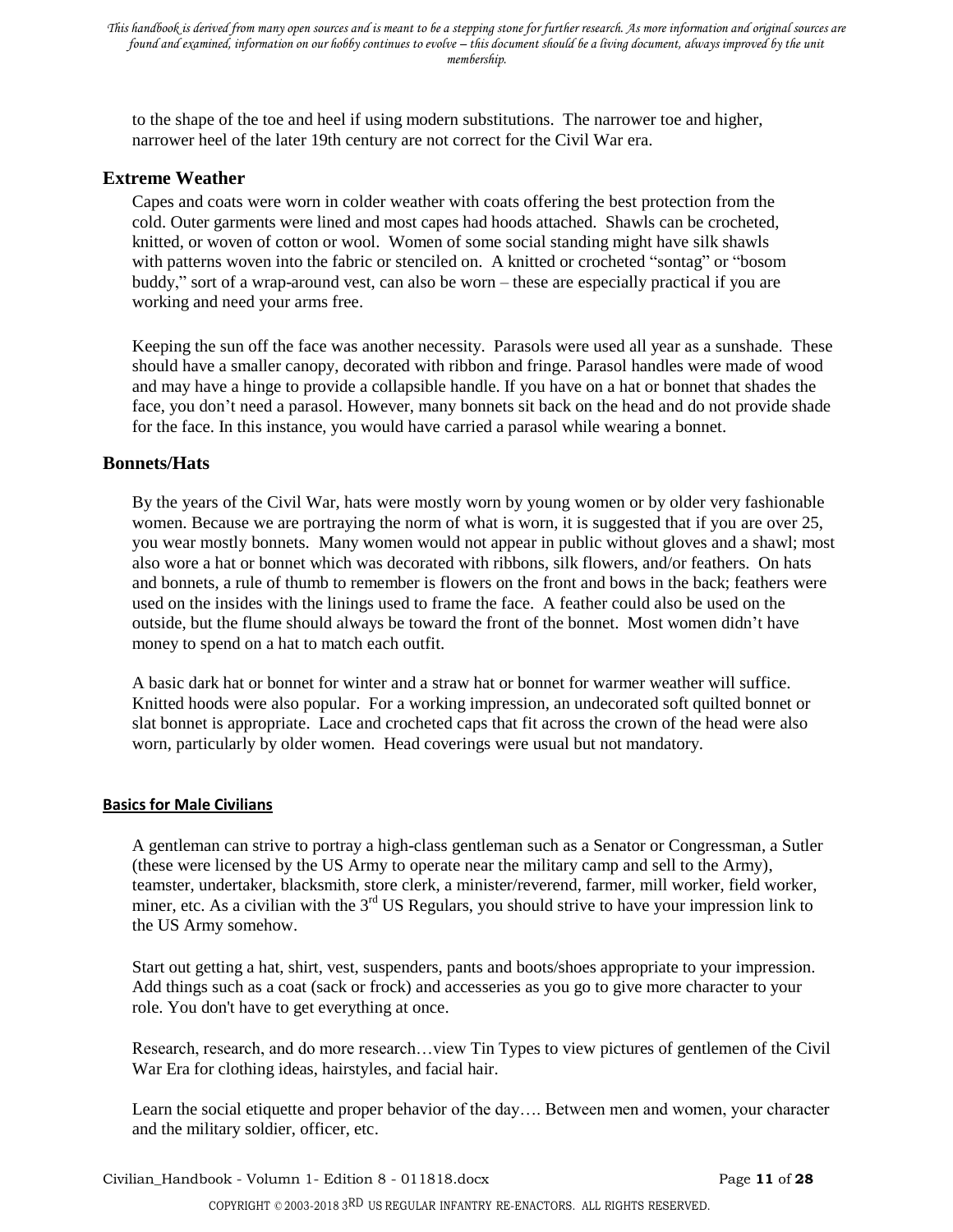#### CLOTHING GUIDELINES (Gentlemen)

Hats:

Felt Hat – REQUIRED. Top hat, low hat, plug, bowler, derby, or pork pie. In the South and West however, top hats were often replaced by broad brimmed, low crowned hats for everyday frock suit wear. A hat is HIGHLY recommended to prevent sunburn and give shade to your eyes.

#### Undergarments:

Shirt- REQUIRED (cotton, linen, flannel, or wool) with drop shoulders, pullover with button placket with 3-5 buttons made of wood, bone, galvanized rubber, or re-covered with matching fabric. Recommended: cotton for hot weather, wool for cold weather.

Under Trousers- RECOMMENDED. If you are planning on wearing woolen trousers, you will want to buy out of white or ecru cotton to protect your legs and other "important" areas from been chaffed by the wool pants in hot weather. Under trousers also provide extra warmth at colder reenactments.

#### Outer Garments:

Trousers- REQUIRED. (wool or cotton) high waist, no back yoke, narrow button fly, no belt loops (didn't have belt loops until the 20th century), well-fitted but not tight. Striped pants or solid black or gray were most popular. Farmers, laborers, ranchers, factory workers and such usually wore a outfit of sturdy wool, cotton, corduroy or denim trousers.

Braces/ Suspenders (non-elastic). Suspenders were commonly worn. Can purchase these at sutlers, eBay, or from other reenactors.

Cravat- RECOMMENDED. Colorful cravats were often seen with Frock coats in the 1860's. Cotton, silk, or linen. Bow ties and Windor ties did not become popular until the 1870's.

Frock Coat- RECOMMENDED. The frock coat was single or double breasted, usually black, bottom hem above the knee, and distinguished by a squared shape at the bottom front. worn with contrasting pants and top hats. Coat and pants usually DID NOT match!!

Sack Coat- RECOMMENDED. Hemline falls a few inches below waistline. Shorter than a Frock. Considered an alternative to a Frock coat. Usually black or gray and DID match the pants!! Instead of squared hemline at the front bottom of the coat, it is curved and rounded out so that the bottom of the vest is shown. Usually only the top button of a sack coat is buttoned.

Vest- cotton, silk, or wool. Usually colorful and garish, stripes were popular. Solid black or gray was also popular for more dressy occasions. 19th Century vests usually (though not always) had lapels, either in a shawl or notched style. They also nearly always had a lower hem that was parallel to the ground, rather than the modern vest which tapers downward in front.

#### Footwear:

Shoes- Brogans and other dress shoes are appropriate.

Boots – period pattern with squared toes. Heel plates acceptable. Officer's boots acceptable.

Civilian\_Handbook - Volumn 1- Edition 8 - 011818.docx Page **12** of **28**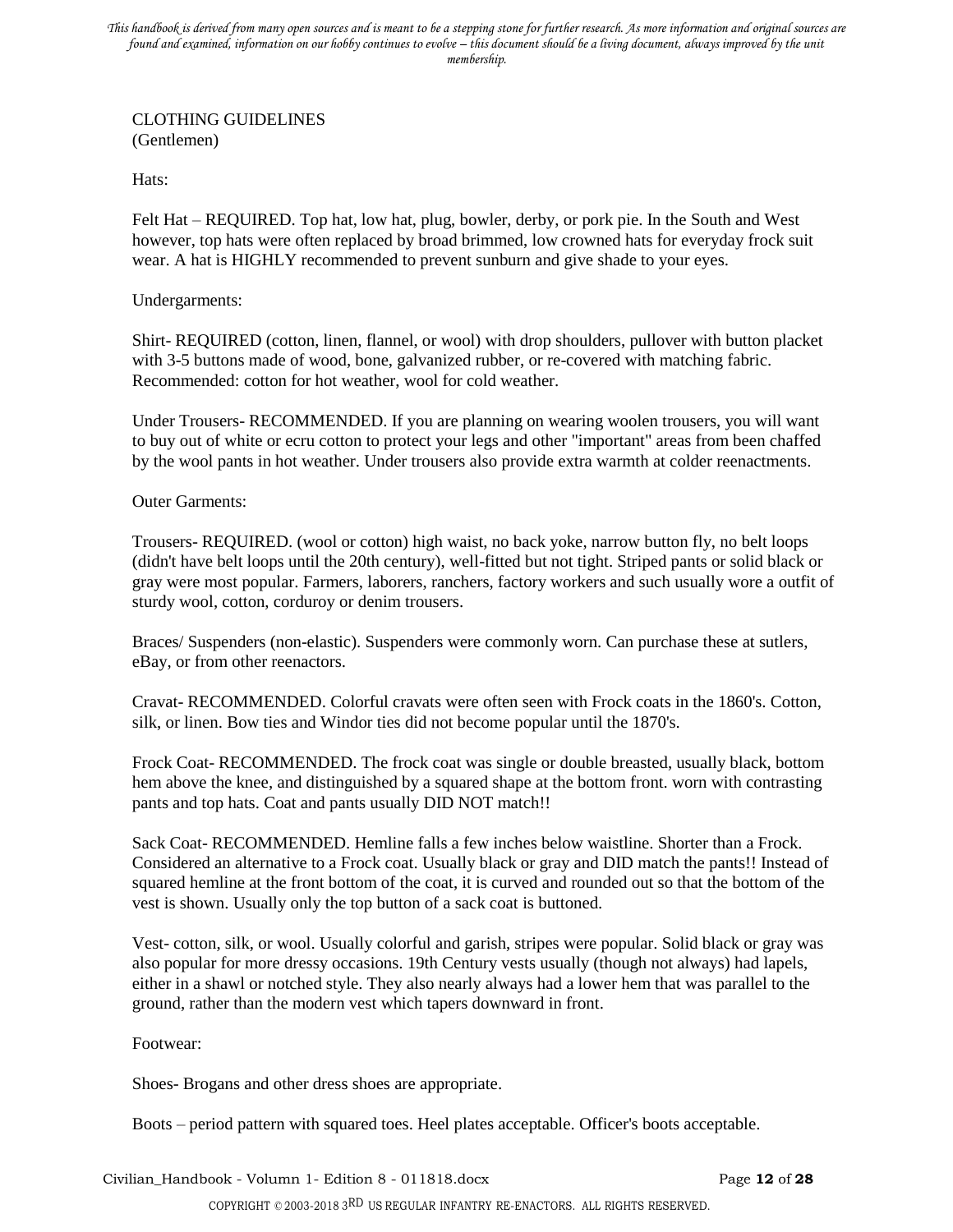Formal/Evening Wear: (Optional) Few civilians have this type of attire, however, if you are portraying a Senator/Congressman or foreign military observer, you may have use of this attire.

Dress Suit- The evening or full dress suit for gentlemen is a black dress-suit--a 'swallow tail' coat, Vest- cut low in the front to show off the shirt. Cravat- white to match shirt. Shirt- The shirt front should be white and plain; the studs and cuff buttons simple. Top Hat- felt, black, tall with a black silk or satin band.

Gloves- White gloves or gloves of the palest hue were an essential accessory, especially when dancing, as touching a lady with bare hands was not only a bit crude, but one's sweat could soil her gown.

Accessories: (Optional)

Walking Stick- straight stick with metal caps on bottom and top to prevent wear and tear on the stick. Was not curved at the top like a cane is.

Overcoat or Cape- wool, cotton, or linen, usually lined with cotton or silk. Usually black or dark gray.

Wallet- made of leather or clothe, usually a bi-fold

Eyeglasses- must be of the correct style for the period

Jewelry and Pocket Watches must be of the type used during the time period. Watches on chains that hook to the top vest button are acceptable.

#### **The No No List**

NO modern glasses (did not have this in the 1860's) Contact lenses can be worn. Period glasses with your prescription are highly recommended.

NO sunglasses (did not have this in the 1860's) Sunglasses were rare in this Era and usually meant the wearer either had Syphallis or was blind.

NO wristwatches (did not have this in the 1860's) Pocket watches on chains are RECOMMENDED though.

NO cigarette smoking in view of others (if you smoke, make it a very private activity as modern cigarettes are not period correct.) If you wish to smoke in public, we recommend either a pipe, chewing tobacco, cigar, or hand-rolled cigarettes. (Note- if you are a cigarette smoker and do not know how to roll your own, ask another gentlemen or soldier to show you how to roll a cigarette. Or break up some of your brand of cigarettes ahead of time and put the tobacco in a little leather pouch and then use that to smoke in a pipe so you still get the same flavor.)

## <span id="page-12-0"></span>**Hair Style Guidelines for the Civil War Era**

#### Male Civilians

Hairstyles must be appropriate to the period. For men, extremely long hair is not appropriate. A regular haircut with well-trimmed sideburns, moustache, beard, and hairpart are acceptable. Braids or long hair

COPYRIGHT © 2003-2018 3RD US REGULAR INFANTRY RE-ENACTORS. ALL RIGHTS RESERVED.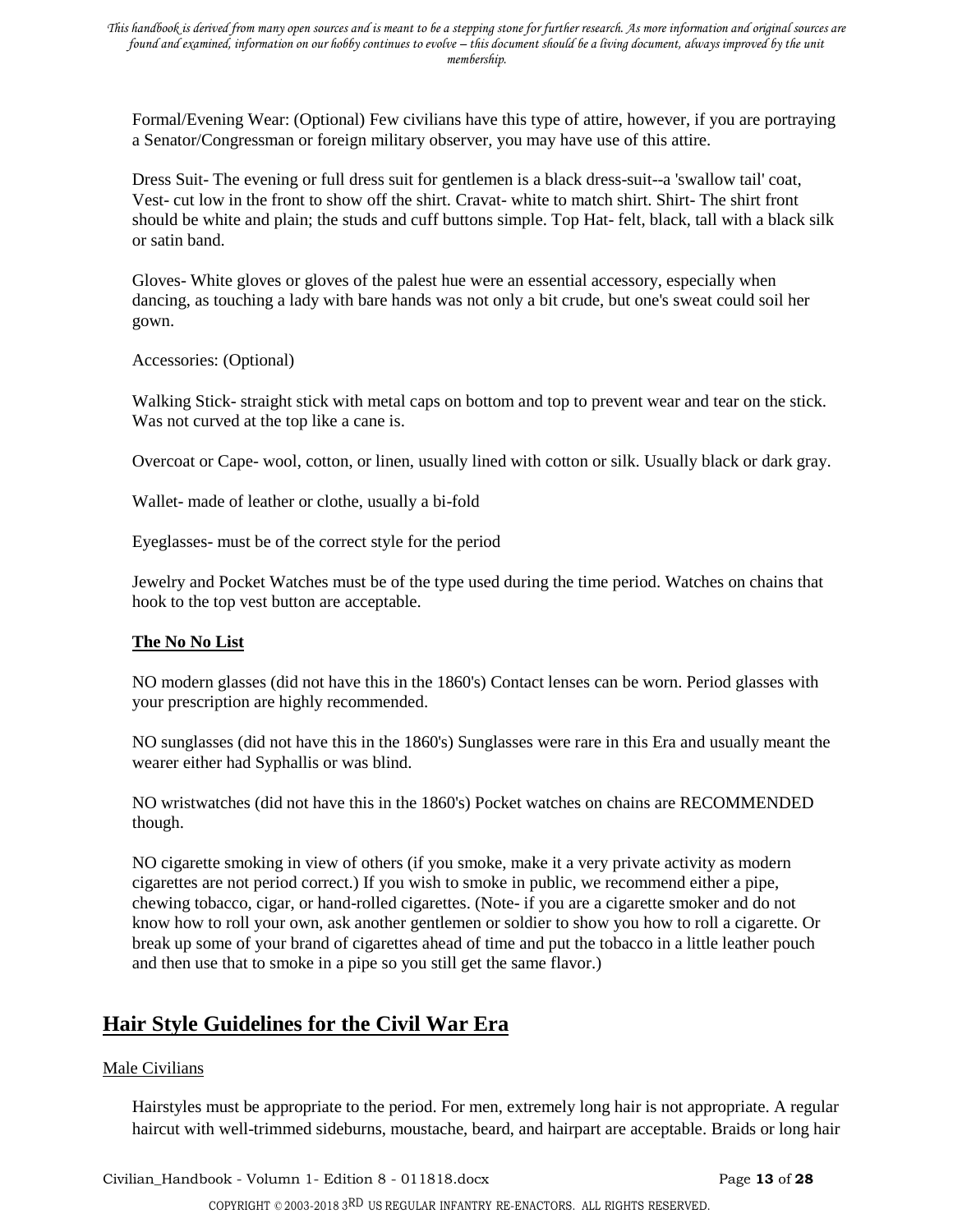in a ponytail are not acceptable.

Men used hair pomade and wax to keep hair neat.

#### Female Civilians

In the mid-19<sup>th</sup> century, a woman wore her hair parted in the middle, and swept back into a nice neat bun at the base of her neck. A farm woman would dress her hair differently from women of the middle or upper class. The typical farm woman had to dress early in the morning; she would put her hair up as easily and quickly as she could. This style works best for the portrayals we typically strive to achieve.



A wonderful site for the basics of styling you hair: <http://gothampatterns.com/hair.html>

A woman of the middle class might take a little more time to style her hair, possibly adding some false hair.

A female of the upper class who had the time might style her hair in fancy curls and elaborate manners, using her own hair or false hair, usually with the aid of someone else.

For balls or other festive social occasions, hair could be curled on the back of the head and decorated with flowers, ribbons, beads or feathers.

When styling your hair you must part it down the middle, with bangs hidden! No adult females over the age of about 14 should have their hair hanging loose.

Popular hairstyles included:

- A bun at the nape of the neck or back of the head;
- The 1850's style of loose drape sides into a bun at the back of the head;
- A 'U' shaped roll at the back of the head either from one's own hair or over a pad or adding false hair;
- Long hair braided into a single or double braid and formed into a bun;
- Double braids crossed over the head or at the nape of the neck and pinned at the sides.

#### <span id="page-13-0"></span>**Grooming Aids**

Useful grooming aids include mousse or hair pomade. Topsy-Tail hairstyle for doing rolls, French roll hairstyle for doing rolls, large and small bobby pins, hair pins, invisible hair or wave nets from the drug store (these are correct for the period as they approximate silk hair nets of the time).

#### <span id="page-13-1"></span>**False Hair Options**

- Hair extensions to give the allusion of longer hair, then styled
- "Period hair extension braids," then styled
- False hair over roll
- False braids to add style
- False hair in net attached to back of the head
- Ringlet hairpieces only on young teens or much older women
- A full wig in the correct style (this will be very hot and become annoying to keep in place)

Civilian\_Handbook - Volumn 1- Edition 8 - 011818.docx

COPYRIGHT  $\odot$  2003-2018 3<sup>RD</sup> US REGULAR INFANTRY RE-ENACTORS. ALL RIGHTS RESERV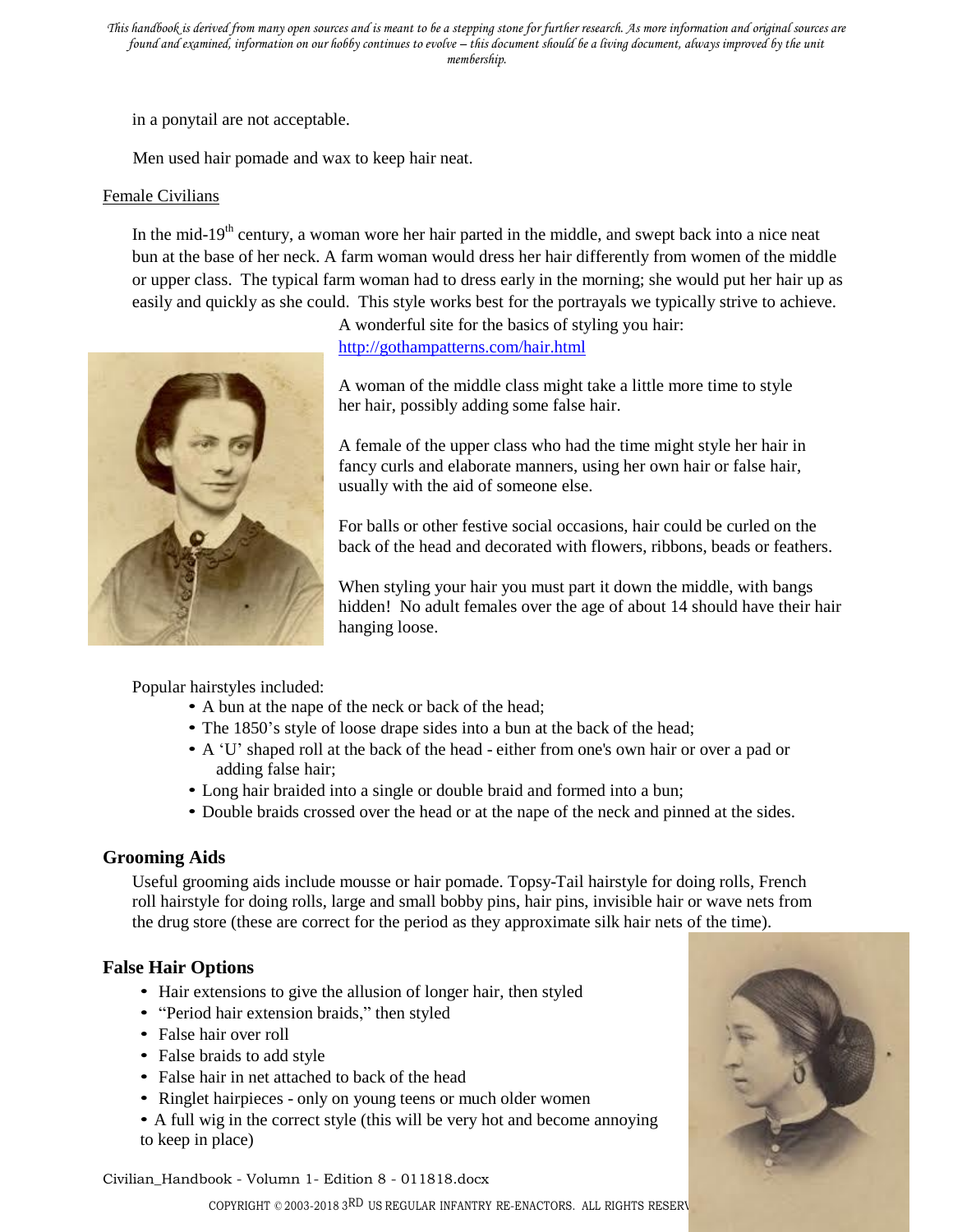#### <span id="page-14-0"></span>**Short Hair**

A female with short hair should part her hair down the middle and pull it back; blending the layers and use false hair pieces to work the hair into a parted-down-the-middle and pulled back style of the day. Although rare, there were some women with short hair as a result from illness, disease or lice and those women still worked to achieve the style of the day as best they could. If you have short hair, you may add hair through a hairpiece or extensions. You can wear a sunbonnet with a long back curtain when outside (which occurs a lot at encampments), or, in the winter, a winter hood which covers the back of the head and neck for winter. Older women may wear a white day cap as a carryover from their younger days.

#### <span id="page-14-1"></span>**Nets**

Your hair should always be styled and dressed before the net is set in place. Never, simply stuff loose hair into a net. Nets are useful to hold the hair in place but are not required. By 1861 the invisible net had been invented and would blend in with the hair. Basic hair nets or wave nets can be purchased at many supermarkets or beauty supply stores. These nets approximate the woven nets of fine silk thread which were worn during the Civil War era. Nets may be worn alone or attached to a decorated band of ribbons or flowers for dressier occasions. Decorated nets would not be worn with a work dress or while cooking or doing laundry, but could be worn with a day or evening dress for visiting, entertaining, dancing, etc.

Contrary to what is seen at many reenactments, crocheted snoods of white or colored yarn or cotton thread are not authentic and should not be worn.

## <span id="page-14-2"></span>**Accessories**

#### <span id="page-14-3"></span>**Jewelry**

Pierced ears were fashionable; earrings were on wires instead of posts. Brooches or other pins were used at the neck to hold collars in place or as additional ornamentation. Many women could not afford watches, but those who did have them wore them on chains that could be attached to a front bodice fastener or onto a brooch. The watch would then be tucked into the waist of the skirt. Some women had small pouches (leather or fabric) that attached to belts at the waist to hold watches. Pocket watches specifically made for women were very expensive; so many women carried smaller versions of men's pocket watches. As tempting as it may be, think twice about taking a family heirloom piece to a reenactment. There are many heartbreaking stories about GGGrandmother's broach being lost during an event.

#### <span id="page-14-4"></span>**Eye Glasses**

Obtain reproduction or period frames for your prescription lenses to be worn while re-enacting; modern glasses are an obvious anachronism and will ruin the 19<sup>th</sup> century look you have worked so hard to achieve. Of course, contacts are always an option.

#### <span id="page-14-5"></span>**Gloves**

Leather gloves were worn when leaving the house, usually brown or black in color. At dances and other formal evening occasions, white gloves were worn. While eating or drinking, gloves are to be removed.

Civilian\_Handbook - Volumn 1- Edition 8 - 011818.docx Page **15** of **28**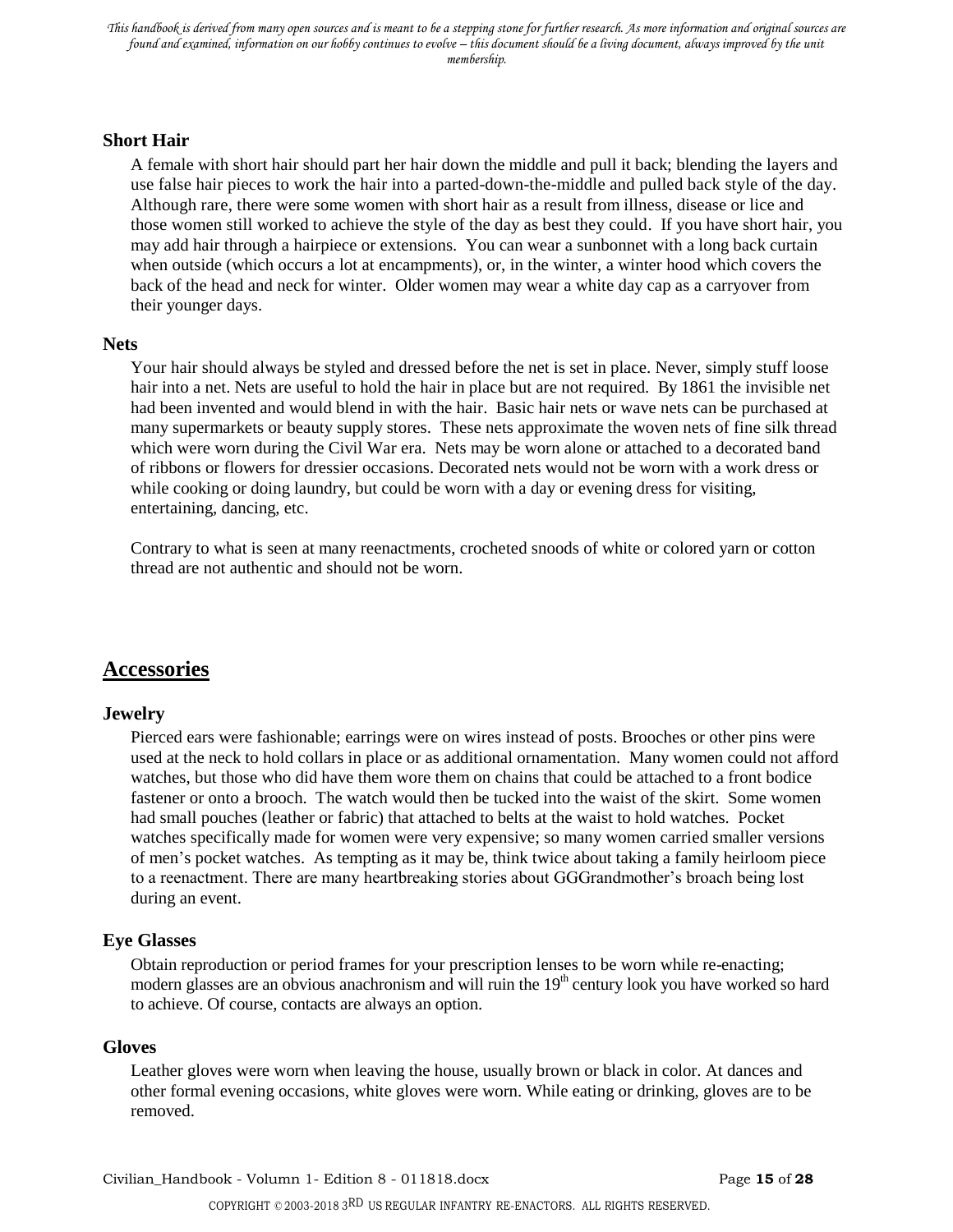#### <span id="page-15-0"></span>**Makeup**

While most women didn't use make-up, some did use face powder. Powdered rouge was also available but not used widely. If you feel you must wear make-up at an event, please keep it to an absolute minimum. Today's fragrances also are inappropriate, and they are not pleasing to wear during events since they attract insects.  $\underline{No}$  nail polish of any kind should be worn.

## <span id="page-15-1"></span>**Overnight Events**

Many of our events will require an overnight stay. The evenings around the campfire are filled with camaraderie and sometimes hijinks but always a splendid experience.

We arrive Friday evening, set up our own campsite and leave on Sunday afternoon after the event is closed to the public. All participants are expected to help set up/ tear down the commissary tent. This is a huge effort and the more people there are to help, the faster everyone can get leave and get home. If you are unable to arrive early enough on Friday to help set up, please make sure you stay to help tear down the tent. We are not a period camping adventure business, where everything is set up for you and you just show up, live in and use the amenities, and then leave at the end of the event without helping in any way.

#### <span id="page-15-2"></span>**Seating (there is an entire handout on chairs available separately)**



This is something that many people do not think of….. a place to sit. The rule is: if you don't bring something to sit on, expect to sit on the ground! A good wooden chair or stool is essential to your camp equipment. Your feet will

get tired and you will want to sit down. If you have your own chair, you will always have a place to sit. Mark your chair and don't hesitate to relieve someone of their sitting in your chair if you yourself in need of a seat.  $\odot$ 



#### <span id="page-15-3"></span>**Personal Tentage**

Civilians should own a common tent (A-Frame 6x6x6) – no wall tents, please. Most of the time, we are in garrison with our military members and as such need to use common tents in order to blend in. This way, from a distance, the Civilian company street looks just like a normal military company street.

We all understand how expensive this hobby can be and we understand that your investment during the early part of your first year will be focused on your basic wardrobe (drawers, chemise, corset, petticoat, stockings, basic dress, and shoes). After the investment in your basic wardrobe, you will want to purchase a tent.

The unit has a limited number of A-frames (common tents) that available for new members to share, during their first year on a first come, first serve basis – you must let the civilian coordinator know when you register for an event that you will need to borrow/share a tent and remember, there is always a possibility that there may not be enough tents available. It is expected that by the beginning of your second year, you purchase your own tent. Panther Primitives [\(http://www.pantherprimitives.com/\)](http://www.pantherprimitives.com/) is the most reputable manufacturer of period tents in the hobby. You may also keep a look out for used tents being sold by reenactors but beware that a used tent may be overly worn… this is definitely buyer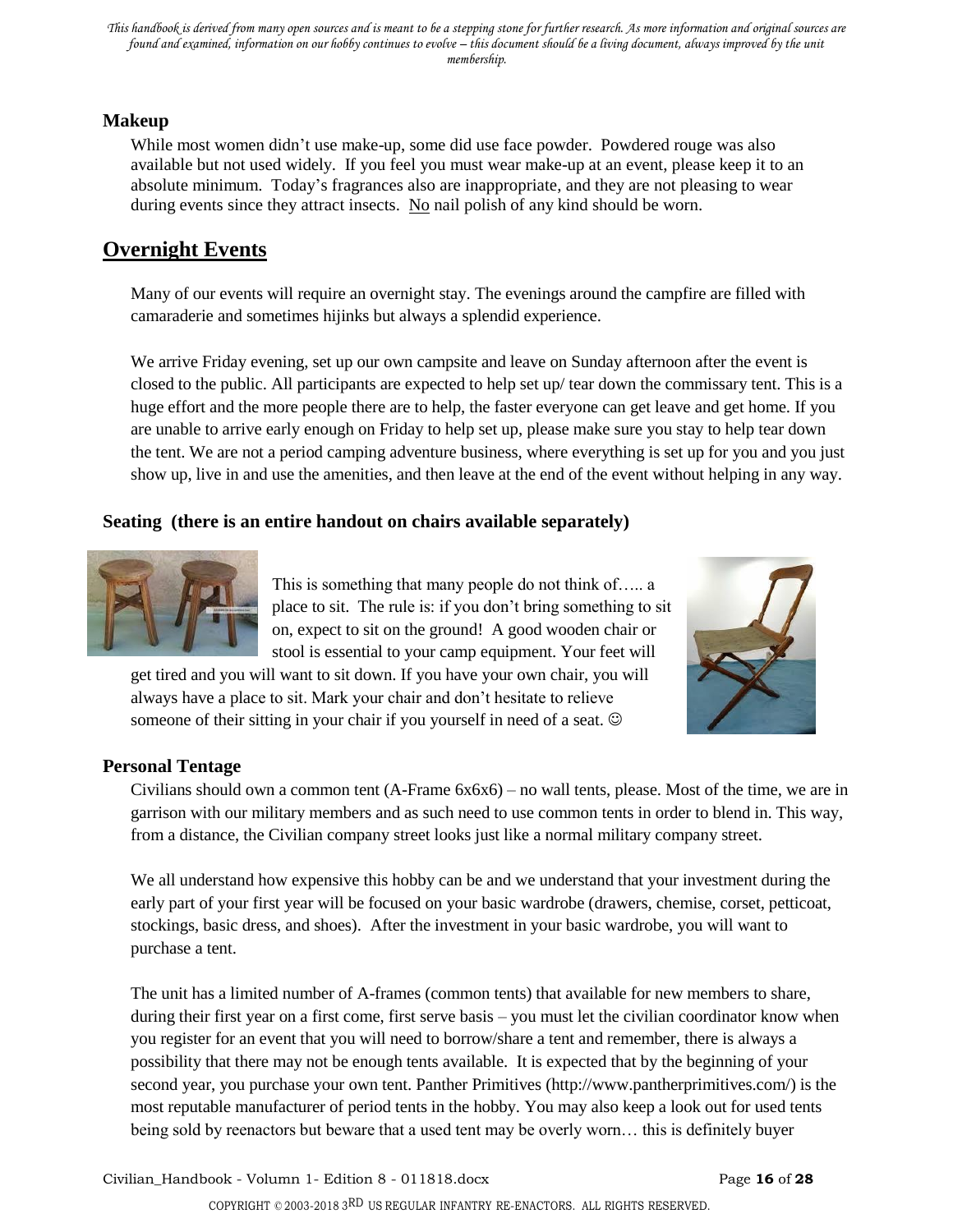beware.

If you are more comfortable in a normal bed, indoors, and do not want to spend the night in camp, you are welcome to make your own reservations at a local motel or B&B. Be aware that you may have to walk quite a distance to/from the parking to camp and are expected to be in one hour prior to the event being open to the public.

#### <span id="page-16-0"></span>**Bedding**

In the winter, a bale worth of straw loosely piled and topped with a mattress tic or wool blankets and quilts can make a nice warm bed for the night. Straw - bring your own or sometimes it is available for purchase at an event. If you prefer to get off the ground in the warmer months (or year round) wood cots/beds in the style of the period are not readily available as reproductions. However, you can find WW1/WW2/Korean War wood cots that will do, once covered with a stuffed mattress tic, quilts, and blankets. You may have to replace the canvas on the older models but they will do if you must be off the ground. Stuff your mattress with some straw when you arrive at the event and empty when you leave.

#### <span id="page-16-1"></span>**Plate/bowl and Eating Utensils**

You will get hungry and want to partake of the company commissary goodies when the meal is served. It is always nice to have your own plates and eating utensils to use. Visit your local thrift store for in expensive plates and flatware: a three pronged fork, spoon, and knife plus a plate that is either plan ironstone (white/offwhite) or resembles blue/white, tan/white, or red/white transfer ware. To start, you may do well to have a wide bowl of some kind, later you can expand to add a plate. A bowl will hold stew in addition to things that a flat plate will, but a flat plate will not hold stew. Steamboat Arabia is a great resource for pictures of originals: 1856.com/

#### <span id="page-16-2"></span>**Cups/Glass**

Cups/Mugs for warm beverages can range from mugs made of pottery to transfer ware cups. Water glasses can be plain clear glasses with stems (look for reproduction pieces that resemble period pieces). Ask your Civilian Coordinator for more details, if you are unsure. Water is supplied for you at large events. Steamboat Arabia is a great resource for pictures of originals: 1856.com/

#### <span id="page-16-3"></span>**Lantern**

You will need light….. acquire a period lantern with candles and matches to last the weekend. Candle lanterns are safer than oil, especially with all the flammable material (clothes, straw, hay, etc) that will be with you in your tent.  $\odot$  Steamboat Arabia is a great resource for pictures of originals: 1856.com/

#### <span id="page-16-4"></span>**Sewing Kit**

A small sewing kit (either in the form of a housewife, basket, or wood box) will often come in handy.

#### <span id="page-16-5"></span>**Vanity**

Small mirror, toothpaste/toothbrush, moisturizer and cleanser in a period container, and deodorant are all things you may want to have with you. Many ladies also bring a basin or pitcher/basin combination for washing up.  $\odot$ 

#### <span id="page-16-6"></span>**Wood Box**

You will need a container in which to place your lantern/vanity items/cups/glasses, etc and a wooden box makes a great carrier. This can also double as a small table for inside your tent or even a chair in a pinch.

Civilian\_Handbook - Volumn 1- Edition 8 - 011818.docx Page **17** of **28**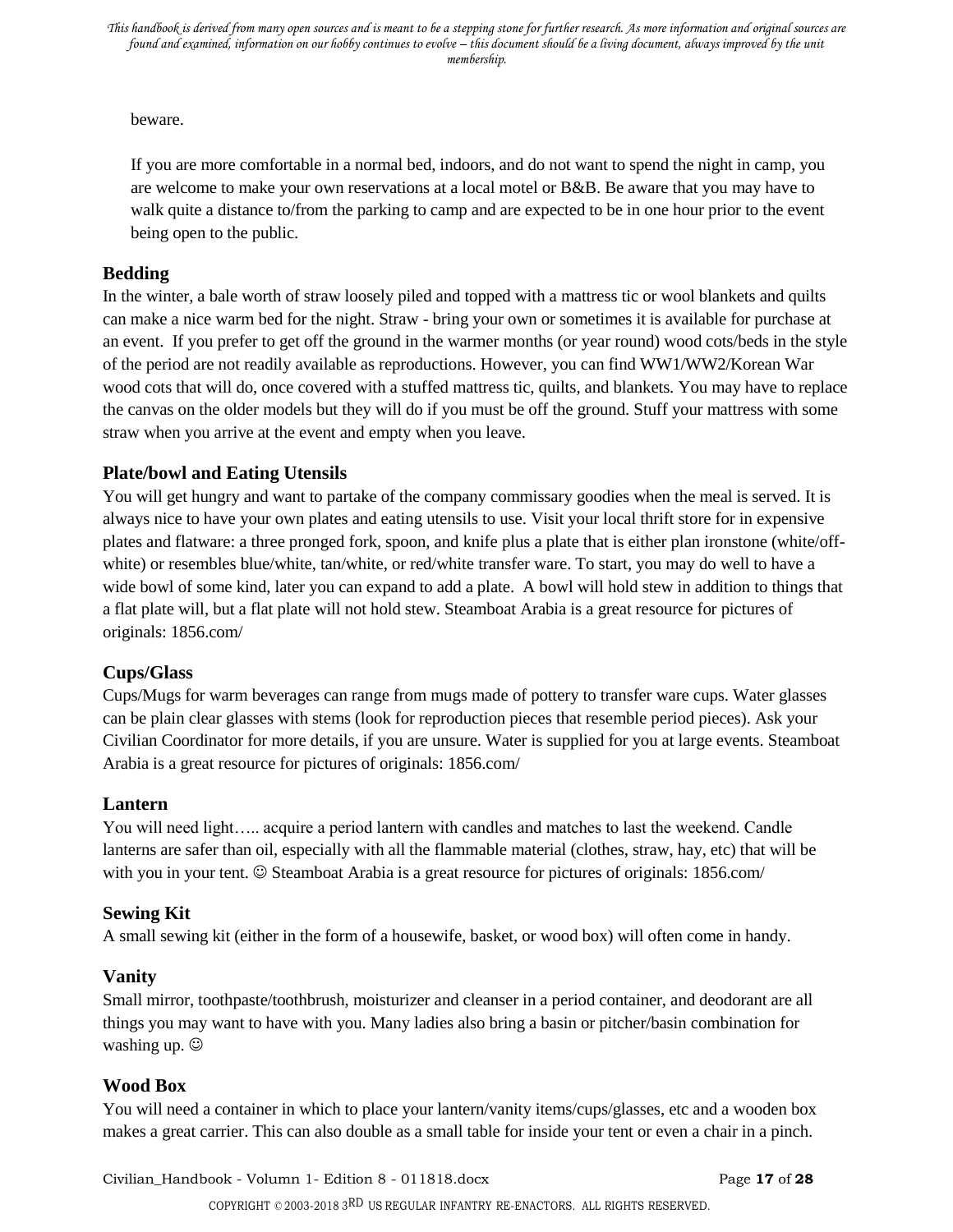As you spend years in the hobby, you will add things to your impression, such as a small table or a journal and pencil to capture highlights of the weekend… but the above can get you started for a comfortable weekend in camp. Steamboat Arabia is a great resource for pictures of originals: 1856.com/

## <span id="page-17-0"></span>**Creating a First Person Impression**

First, please understand that most of the events we attend do not call for  $1<sup>st</sup>$  person interaction. In fact, you may never encounter a situation where you have to interact in first person, but there are occasions where you may have an opportunity to participate in first person scenarios. For that purpose, we present the following information.

A first person impression is not required but some members may find it interesting to do research and preparation with the aim of creating one, either for a specific event or as an everyday persona. Such an impression can be based on an actual historically documented person (does not need to be a famous person, and could even be a member of your own family who lived during the Civil War) or a fictional character of your own devising. The most important thing is to know and research your character and your character's world – early life, family, education, politics, economic status, daily activities, religious persuasion, stance on slavery and the war, etc.

Choosing a person to portray is fun! You can use your imagination and come up with a small town anywhere. You can choose to be Union or Confederate, married, single, or widowed, with children or no children. This is where you can have fun and stretch your imagination. You simply need to make sure that your story matches that of a proper Civil War era civilian. Civilian impressions that are popular are cooks, laundresses, seamstresses, weavers, nurses, politicians, business men, etc. The regular army did not have any female soldiers. Impressions that work best are those where you are doing something - selling newspapers, writing or reading letters, etc. We are a family organization and have all types of interests and abilities. As a beginner you should always double check with others about your portrayal to make sure it is appropriate for what we are doing, but the roles civilians can portray have a wide range.

#### **Some suggested questions to ask yourself as you develop your character:**

- •Where are you from?
- •Why are you here?
- •How did you get to your new location? (Train, wagon or horse etc.)
- •Be able to explain your daily activities as a
- •Know a brief family history.
- How do you feel about the war?
- Your home state is on the side of \_\_\_\_\_\_\_\_\_?

#### **Additional guidelines:**

- •Use first person pronouns I, me, we and us.
- •Use present tense "we do" rather than "they did"

•Determination, dedication, preparation and practice! Practice makes perfect - the first few times you run through your impression you may fumble and slip up, but the more you practice the more it will become second nature. Always maintain your first person impression with the spectators. Changing your tense mid-sentence will confuse the listener.

•You may choose to have props that will aid in your portrayal, but do not carry things that you do not need. Just as in a third-person impression, you should be able to explain each item you are carrying -

COPYRIGHT © 2003-2018 3RD US REGULAR INFANTRY RE-ENACTORS. ALL RIGHTS RESERVED.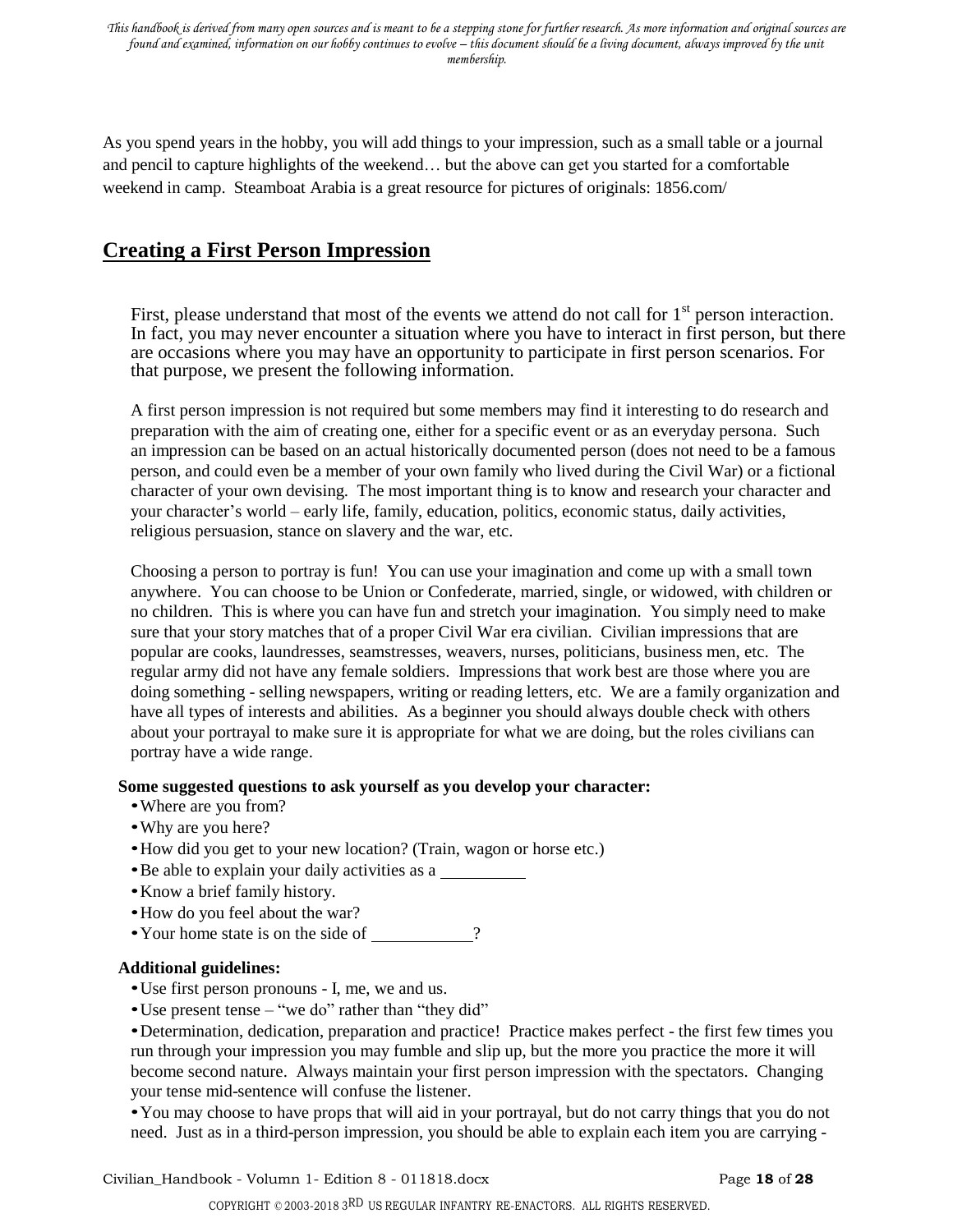how it is used, why you have it, etc. Do not carry 'farby' (modern, anachronistic) things that you do not need, i.e. coke cans, watches, and modern eyeglasses.

•A quality impression uses humor constructively. Off-color jokes, offensive/vulgar language, along with ethnic, gender, religious or other put-downs are inappropriate.

•Discussion of modern events or politics will detract from any first-person impression and should be avoided.

• A proper female of the 1860's would be more restrained in her vocabulary than a female in the  $21^{st}$ century typically is. Watch out for modern slang expressions and be cautious of the topics chosen in mixed company since women were still in the age of innocence.

#### **Basic Worksheet for Developing a First-Person Impression**

**Name:**

| <b>Location:</b>       | Where you are from?<br>Where you are going?<br>Where you are at this point of your travels?<br>Why are you here?                                                                                                                                                                                                                                                                                            |
|------------------------|-------------------------------------------------------------------------------------------------------------------------------------------------------------------------------------------------------------------------------------------------------------------------------------------------------------------------------------------------------------------------------------------------------------|
| <b>Background:</b>     | How old are you?<br>Do you have children?<br>Do you have siblings?<br>Are you married? - if so, to whom? - is he part of the military?<br>Do you live on a farm or in a city?                                                                                                                                                                                                                               |
| <b>Current events:</b> | Are you Union or Confederate?<br>How do you feel about the war?                                                                                                                                                                                                                                                                                                                                             |
| Daily life:            | What time do you get up?<br>What time do you go to bed?<br>What does your typical day consist of?<br>How do you live your life?<br>Do you make your clothes or buy them in town?<br>If you work on a farm be prepared to answer questions about the type of<br>farm you have, what you grow, what your previous season was like.<br>Know when you harvest your crop and when you plant for the next season. |

You may want to include some of the "happenings" of the time – such as presidential news, recent battles, new inventions, etc. Remember, it might take several weeks to months for current news to reach outlying areas. So what we would consider to be outdated ("old news") could still be current in the 1860's.

Understand the 1860's history of the town you live in or where the event you are attending is taking place. (i.e. Fort Washington is Washington City; remember there is no West Virginia since it was still part of Virginia, etc.)

#### **A Sample First-Person Scenario**

**Title:**

Civilian\_Handbook - Volumn 1- Edition 8 - 011818.docx Page **19** of **28**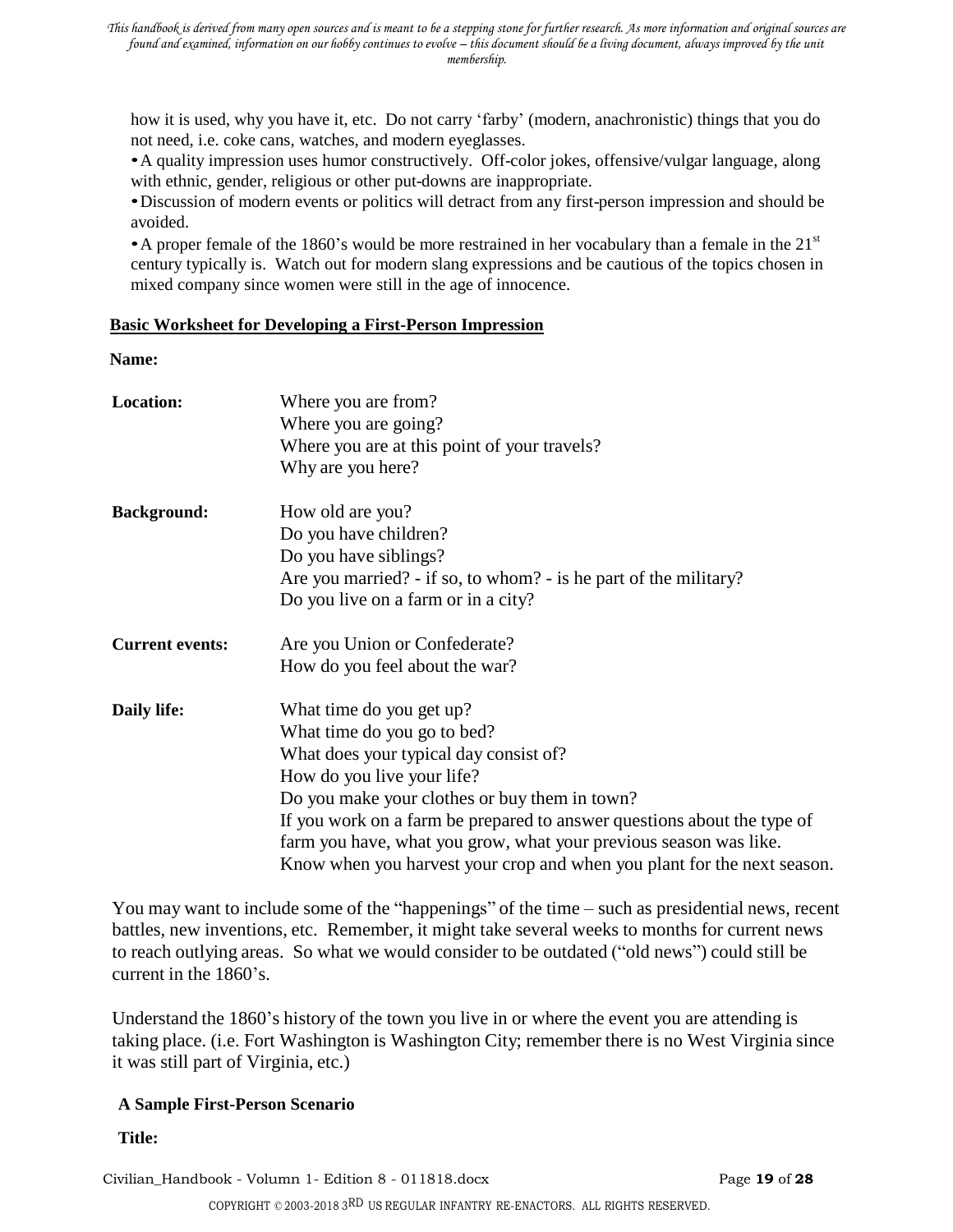#### The Orphans

#### **Objective:**

The purpose of this scenario is to show the manner in which the regular army units would bend the rules to accommodate the non-military needs of the men in the unit. The scenario will show a glimpse of civilian hardships in the 1860's and how the civilians in need would be forced to rely on the generosity of relatives for survival.

#### **Overview:**

Three children, whose parents have died of a disease, are forced to travel to find their only living relative, a common soldier, to solicit his help. They have only a small amount of money left for their travels. Their parents' possessions and home were sold at auction to pay debts. The children are taken to the unit commanding officer to plead for assistance because their soldier relative cannot leave the army to take care of them. The commanding officer explains the army regulations for the allowance of soldier's families. The children cannot be accepted under the circumstances. However, the officer takes pity on the children and in order to aid his enlisted subordinate, he bends the rules to allow the children to stay. A wife of one of the other soldiers is summoned to take care of the children, and they are welcomed into the regimental family.

#### **Script:**

Children approach a sentry at the army post. At least one of the children must be a teenager. This child is the leader and spokesman for the group. They ask to see a common soldier. The sentry doesn't know how to handle this problem and calls for the corporal of the guard.

The corporal of the guard listens to the children's story. He is not authorized to solve their problem. He calls for the sergeant of the guard, and they have a conference. The sergeant escorts the children to the commanding officer. The younger children begin to cry.

The soldier relative is summoned to the fort office. The sergeant stops the children outside the office and explains the situation to the soldier relative. The children crowd around their relative and hopefully, their new guardian. The soldier is upset and concerned for the children. However, he does not know how to approach his commanding officer.

The sergeant enters the office and requests permission to speak with the officer. He explains the situation to the officer and explains that the soldier and children are outside. The soldier is requesting a conference with the officer.

The officer and the sergeant discuss the situation. The officer appears uninterested in the plight of the civilians in the atmosphere of war. The sergeant pleads that the soldier has been an excellent man and the children are destitute and will be easy prey in the hard city world. He asks the officer to meet the soldier and the children.

The crying children and the soldier are ushered into the office. The officer listens to the story of the oldest child and the pleading of the soldier to be discharged from the army to take care of the children. The officer refuses to allow for a discharge unless the soldier can pay a discharge fee of \$300 as prescribed by army regulations. The soldier cannot pay the fee.

COPYRIGHT © 2003-2018 3RD US REGULAR INFANTRY RE-ENACTORS. ALL RIGHTS RESERVED.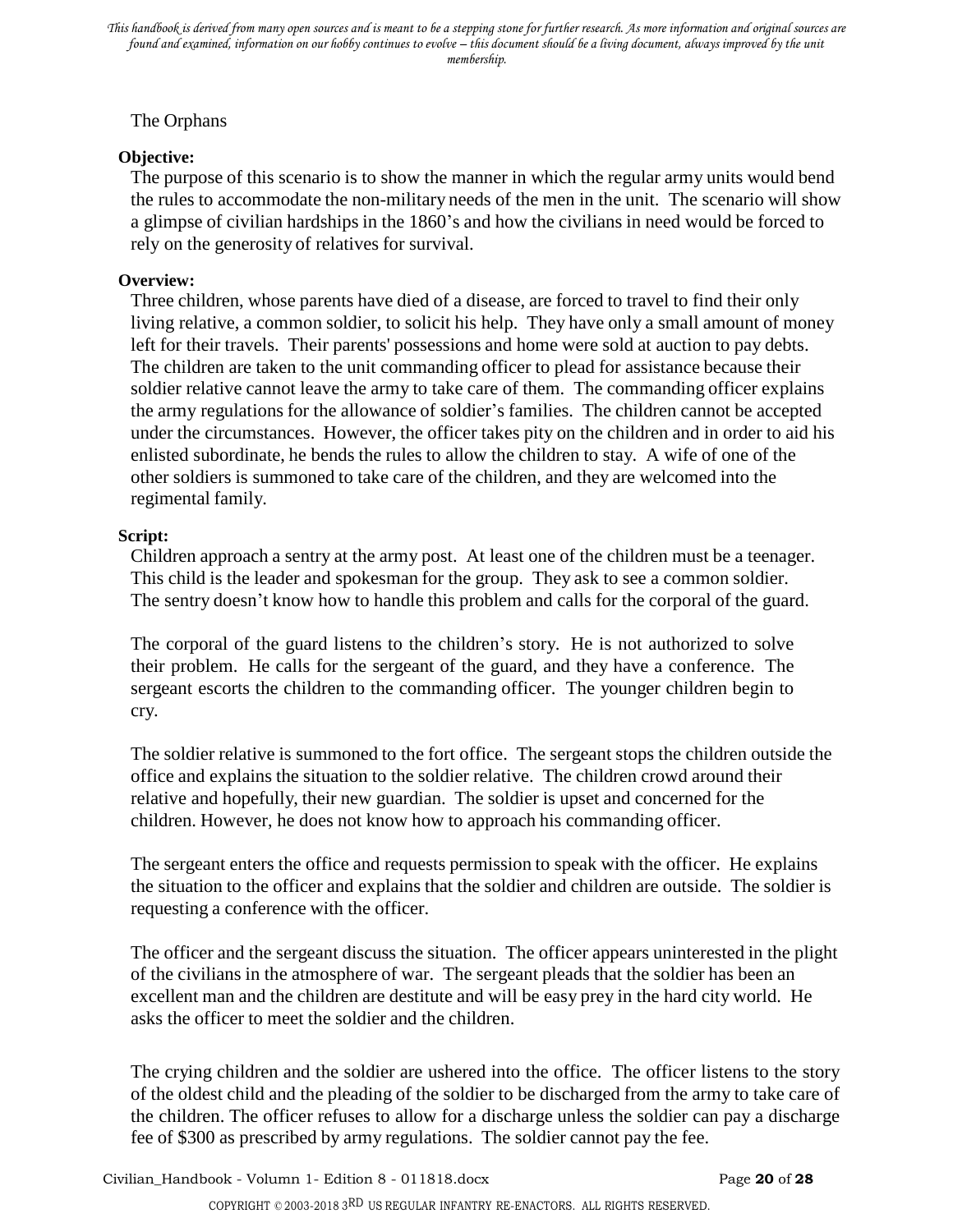The sergeant interjects as the children's condition begins to soften the officer's heart. He suggests that the children be allowed to fill a position on the company roster for laundress. This would entitle the children to receive a government food ration and work for additional money. They could be allowed to accompany the regimental wagon trains with the other civilian families of the men.

The officer agrees to the idea. The wife of one of the soldiers is summoned to take care of the children and find them clothes, food, and quarters. The soldier expresses his gratitude for being allowed to take care of his wards. All are dismissed.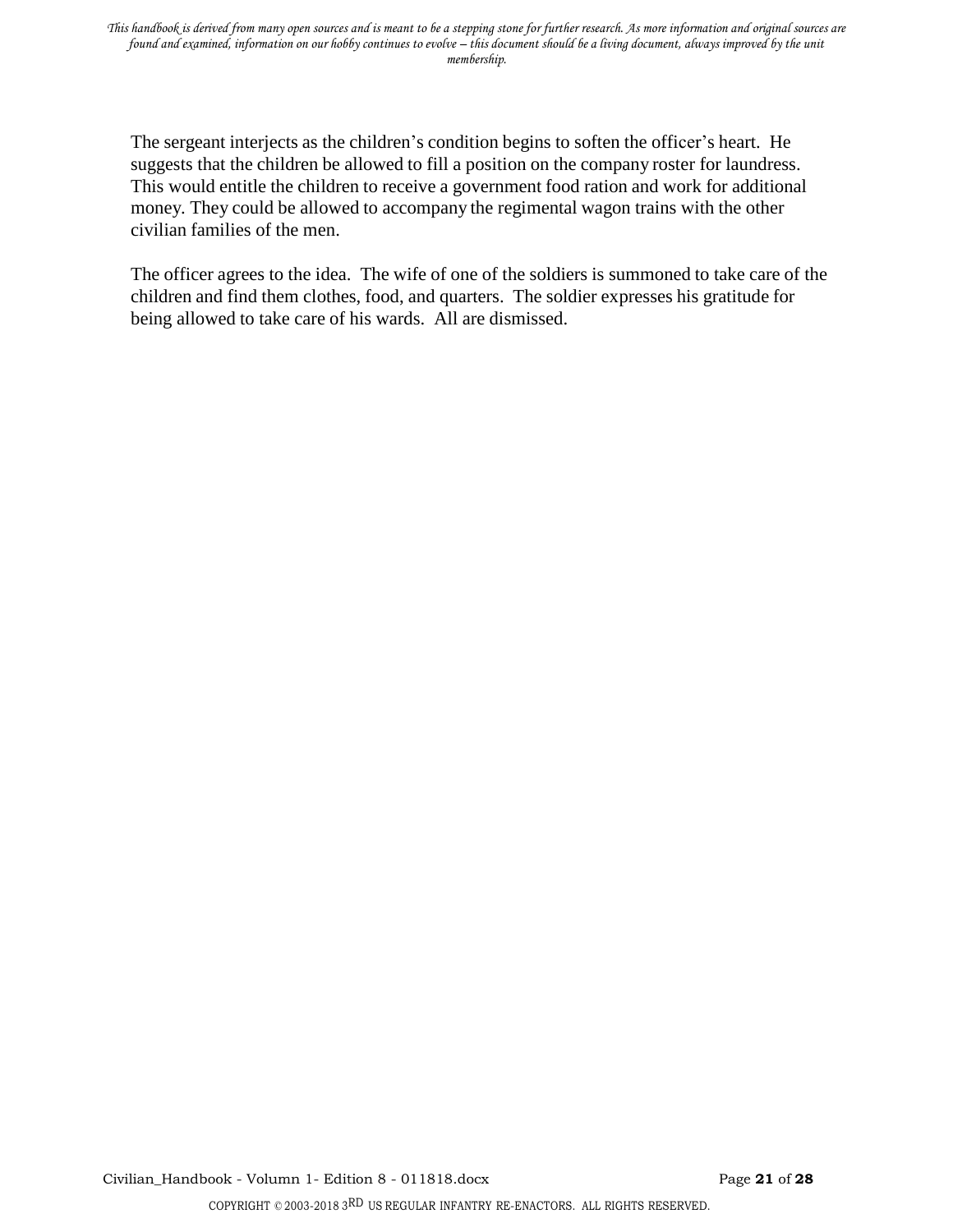## <span id="page-21-0"></span>**The Language of the Fan (this is meant to be fun, not a basis for civilian life)**

- $\triangleright$  The fan placed near the heart: "You have won my love."
- $\triangleright$  A closed fan touching the right eye: "When may I be allowed to see you?"
- $\triangleright$  The number of sticks shown answered the question: "At what hour?"
- Threatening movements with a fan closed: "Do not be so imprudent"
- Half-opened fan pressed to the lips: "You may kiss me."
- Hands clasped together holding an open fan: "Forgive me."
- Sovering the left ear with an open fan: "Do not betray our secret."
- $\triangleright$  Hiding the eyes behind an open fan: "I love you."
- Shutting a fully opened fan slowly: "I promise to marry you."
- Drawing the fan across the eyes: "I am sorry."
- $\triangleright$  Touching the finger to the tip of the fan: "I wish to speak with you."
- Letting the fan rest on the right cheek: "Yes."
- Etting the fan rest on the left cheek: "No."
- Opening and closing the fan several times: "You are cruel" Dropping the fan: "We will be friends."
- > Fanning slowly: "I am married."
- > Fanning quickly: "I am engaged."
- $\triangleright$  Putting the fan handle to the lips: "Kiss me."
- Opening a fan wide: "Wait for me."
- $\triangleright$  Placing the fan behind the head: "Do not forget me"
- $\triangleright$  Placing the fan behind the head with finger extended: "Goodbye."
- > Fan in right hand in front of face: "Follow me."
- $\triangleright$  Fan in left hand in front of face: "I am desirous of your acquaintance."
- Fan held over left ear: "I wish to get rid of you."
- Drawing the fan across the forehead: "You have changed."
- Twirling the fan in the left hand: "We are being watched."
- Twirling the fan in the right hand: "I love another."
- Carrying open fan in the right hand: "You are too willing."
- $\triangleright$  Carrying the open fan in the left hand: "Come and talk to me."
- Drawing the fan through the hand: "I hate you!"
- Drawing the fan across the cheek: "I love you!"
- $\triangleright$  Presenting the fan shut: "Do you love me?"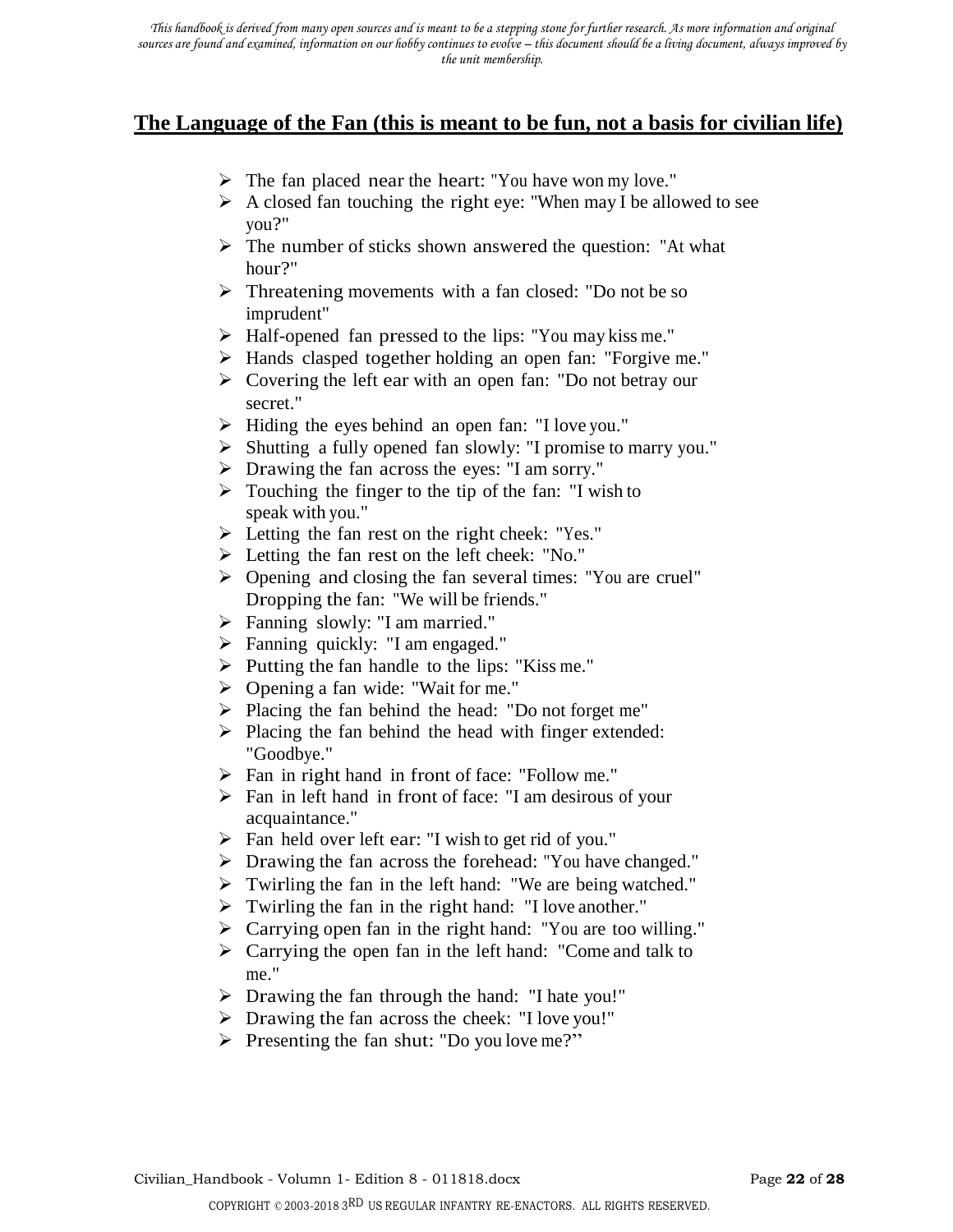## **Illustration of Sample Hair Styles of the 1860s**



Civilian\_Handbook - Volumn 1- Edition 8 - 011818.docx Page **23** of **28**

<code>COPYRIGHT</code> © 2003-2018 3<code>RD</code> US REGULAR INFANTRY RE-ENACTORS. ALL RIGHTS RESERVED.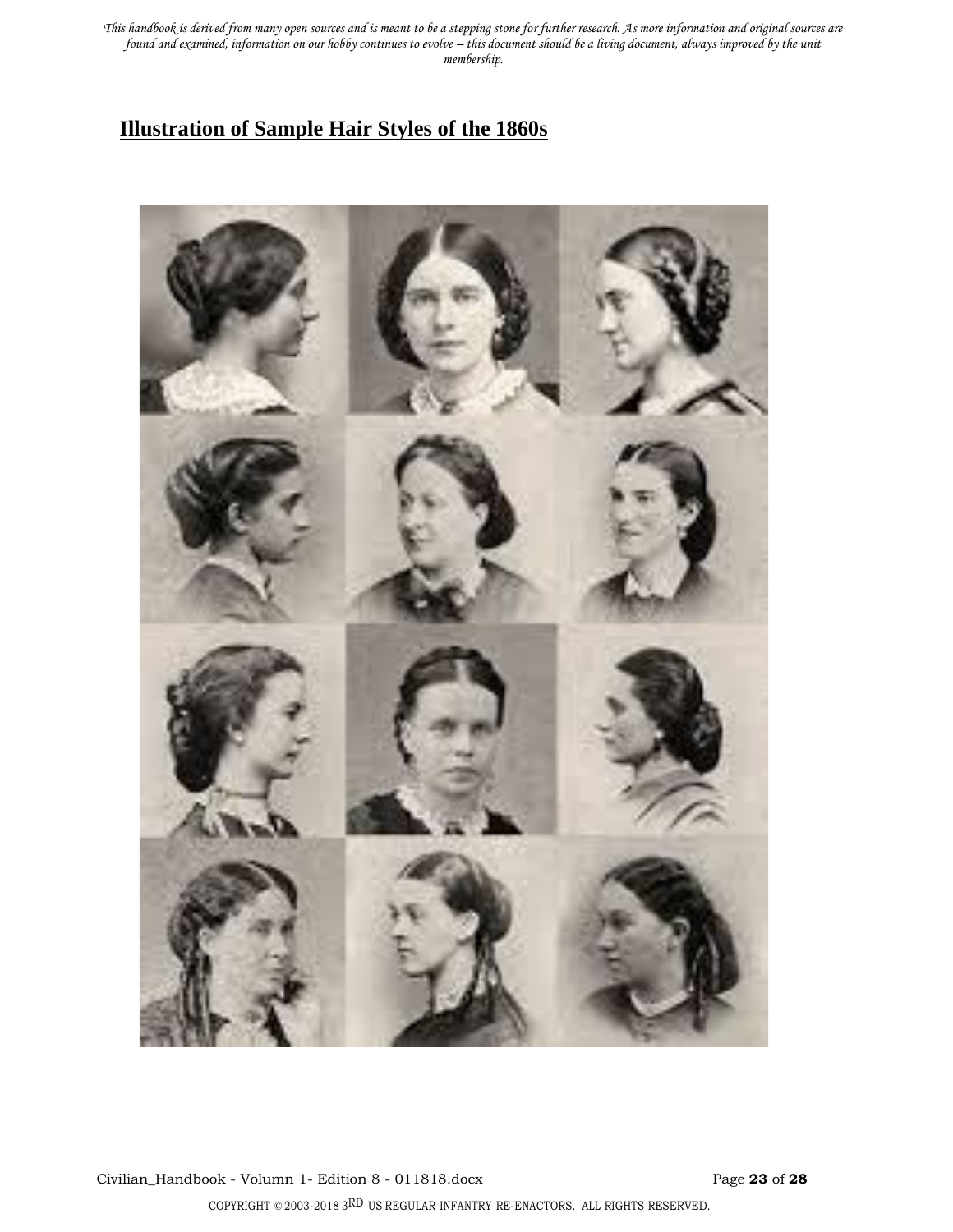## <span id="page-23-0"></span>**Reference Materials**

#### <span id="page-23-1"></span>**Websites for the Living Historian/Reenactor:**

<https://www.facebook.com/groups/CivilianCivilWarCloset/>(Civilian Civil War Closet)

<https://www.facebook.com/groups/399120710278616/>(civil war reenacting for beginners)

<https://www.facebook.com/groups/19thCenturySewingSisters/>(Sewing Sisters)

<http://www.authentic-campaigner.com/>

<http://www.thesewingacademy.org/>

#### <span id="page-23-2"></span>**3rd US Regulars, Co K Websites:**

<https://www.3rdusreenactors.com/>

<https://www.facebook.com/search/top/?q=3rd%20us%20regulars%20co.%20k>(3rd US Regulars, Co K Facebook) <u>https://www.facebook.com/groups/usvcivilians/</u> (USV Civilians – this is our unit umbrella group)

#### <span id="page-23-3"></span>**General Reenacting**

First Impressions: Getting Started in Civilian Reenacting, Susan Lyons Hughes An Introduction to Civil War Civilians, Juanita Leisch The Lady Reenactor, Volume 1, Rick Keating, pub.

#### <span id="page-23-4"></span>**Ballroom Dancing**

Hillgrove's Ballroom Guide and Practical Dancer

## <span id="page-23-5"></span>**Civilian Life & Biography**

The Journal of Women's Civil War History, Volumes 1 & 2, Eileen Conklin, ed. Hospital Days: Reminiscence of a Civil War Nurse, Jane Stuart Woolsey Mary Chesnut's Civil War, C. Vann Woodward, ed. Too Afraid to Cry: Maryland Civilians in the Antietam Campaign, Kathleen A. Ernst Woman in the Nineteenth Century (1843), Margaret Fuller Women at Gettysburg 1863, Eileen Conklin Women in the Civil War, Mary Elizabeth Massey Lincoln's Labels, James Schmidt This Republic of Suffering: Death and the American Civil War, Drew Gilpin Faust

For the fiction category

Letters from Fiddler's Green by Michael Fitzpatrick. Mike was a fellow speaker at last year's Society for Women in the Civil War Conference and is a member of  $20<sup>th</sup>$  Maine Co E.

Under sutlers I'd add Battlefields and Beyond Bookstore in Gettysburg. Bernadette is great to deal with and I've gotten some great hard to find/out of print books from her.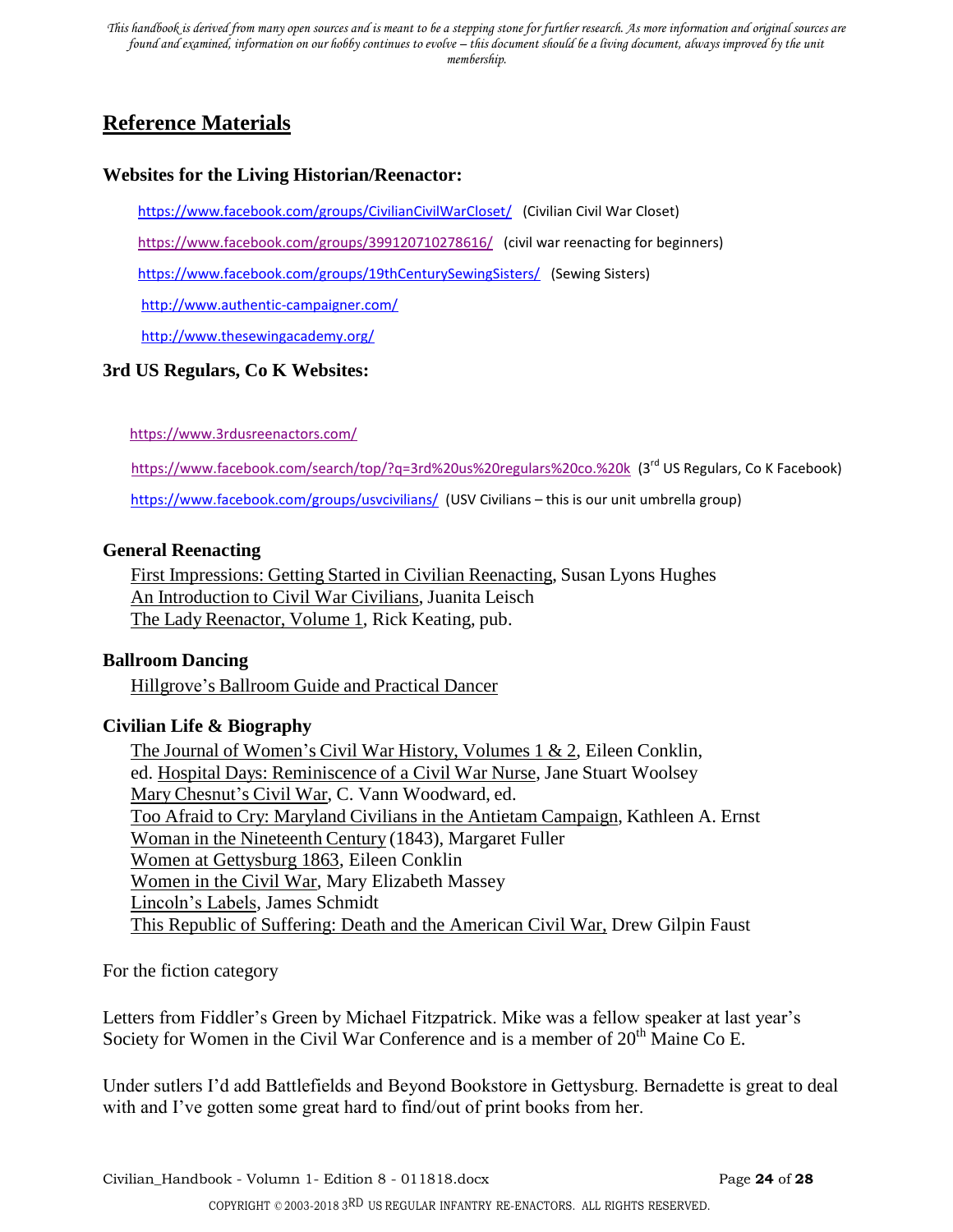#### <span id="page-24-0"></span>**Clothing, Accessories, & Hairstyles**

Civil War Gentlemen: 1860s Apparel Arts & Uniforms, R. L. Shep The Way They Were Dressed 1860-1865 Vol I and II, Donna Abraham Fashions and Costumes from Godey's Lady's Book, Stella Blum, ed. Ladies Wear Daily, Juanita Leisch A Reenactor's Guide to Clothing & Fabrics of the Civil War Era, Karyn R. Zeller The Techniques of Ladies' Hairdressing of the  $19<sup>th</sup>$  Century, Jules & Kaethe Kliot, ed. Tussie Mussies: Victorian Posey Holders, Jeri Schwartz Victorian and Edwardian Fashion: A Photographic Survey, Alison Gernsheim Victoriana Americana: The Customs and Costumes of Victorian America, Evelyn Swenson Who Wore What? Women's Wear 1861-1865, Juanita Leisch

#### <span id="page-24-1"></span>**Cookbooks**

Blue and Grey Cookery: Authentic Recipes from the Civil War Years, Hugh & Judy Gowan Suited to a Tea, Patricia B. Mitchell Union Army Camp Cooking 1861-1865, Patricia B. Mitchell Victorian Parlors and Tea Parties, Patricia B. Mitchell Waking Up Down South: Southern Breakfast Traditions, Patricia B. Mitchell

#### <span id="page-24-2"></span>**Etiquette**

Etiquette and the Usages of Society The Ladies' Book of Etiquette, Fashion and Manual of Politeness Martine's Hand-book of Etiquette and Guide to True Politeness

#### <span id="page-24-3"></span>**Housekeeping**

The American Frugal Housewife, Lydia Child Home Front Regiment 1861-1865: Women Fighting from the Hearth, Patricia B. Mitchell My Baby, Elizabeth Rock

#### <span id="page-24-4"></span>**Laundry**

Laundry and Cleaning Practices of the Mid-Nineteenth Century, Virginia Mescher Laundry Handbook: A Manual for Creating a Civilian or Military Laundress Impression or Laundry Exhibit, Virginia Mescher "Washer Woman" (The Civil War Times, August 1999), Vickie Wendel

## <span id="page-24-5"></span>**Sewing and Handwork**

Authentic Victorian Dressmaking Techniques, Kristina Harris, ed.

Civil War Ladies: Fashions and Needle-Arts of the Early 1860s (primary source material from Peterson's Magazine 1861 and 1864…), R. L. Shep

Dating Fabrics: A Color Guide 1800-1960, Eileen Jahnke Trestain

The Ladies' Hand Book of Fancy and Ornamental Work – Civil War Era, Florence Hartley The Little Corset Book: A Workbook on Period Underwear, Bonnie Holt Ambrose

## <span id="page-24-6"></span>**Civil War Quilts**

Big Book of Best-Loved Quilt Patterns, Leisure Arts

Civilian\_Handbook - Volumn 1- Edition 8 - 011818.docx Page **25** of **28** Civil War Women: Their Quilts, Their Roles, Activities for Re-enactors, Barbara Brackman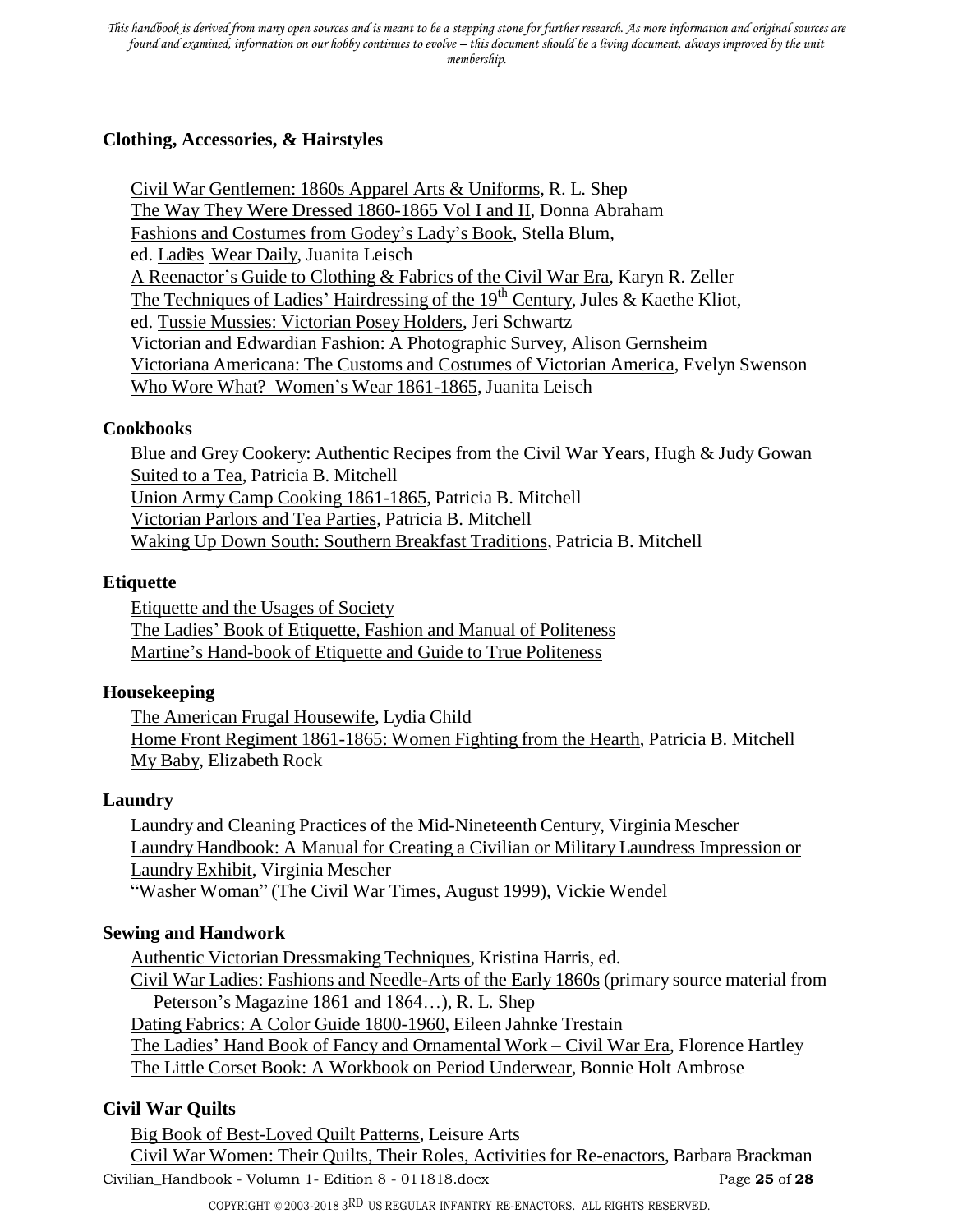Grandma's Best Full-Size Quilt Blocks: Pieces of the Past for Today's Quilter, Better Homes & Gardens Quilts from the Civil War, Barbara Brackman Teach Yourself Blocks From the Past, Marie Henry

#### <span id="page-25-0"></span>**Civil War Spies**

<span id="page-25-1"></span>Dear Ellen Bee: A Civil War Scrapbook of Two Union Spies, Mary E. Lyons & Muriel M. Branch Only Call Us Faithful (a novel based on the life of Elizabeth Van Lew, from primary source materials), Marie Jakober Spies! Women in the Civil War, Penny Colman Stealing Secrets: How a Few Daring Women Deceived Generals, Impacted Battles, and Altered the Course of the Civil War, H Donald Winkler Spies and Spymasters of the Civil War, Donald E Markle

#### <span id="page-25-3"></span><span id="page-25-2"></span>**Women in Uniform**

(No women were documented as serving in the 3rd US Regulars, Co. K) Patriots in Disguise: Women Warriors of the Civil War, Richard Hall They Fought Like Demons, Deann Blanton and Lauren M Cook

#### <span id="page-25-4"></span>**Fiction**

Civil War Women – stories by Alcott, Chopin, Welty, and others Enemy Women, Paulette Jiles Letters from Fiddler's Green, Michael Fitzpatrick

#### <span id="page-25-5"></span>**Museums as References on 19th Century Material Culture**

<span id="page-25-7"></span><span id="page-25-6"></span>Steamboat Arabia:<http://www.1856.com/> The Hagley Museum: <http://www.hagley.lib.de.us/> Winterthur: [www.winterthur.org](http://www.winterthur.org/) Maryland Historical Society <http://www.mdhs.org/> US Army Heritage and Education Center<http://www.carlisle.army.mil/ahec/> Fashion Archives Museum Shippensburg University: <http://fashionarchives.org/index.html> <http://fashionarchives.org/index.html>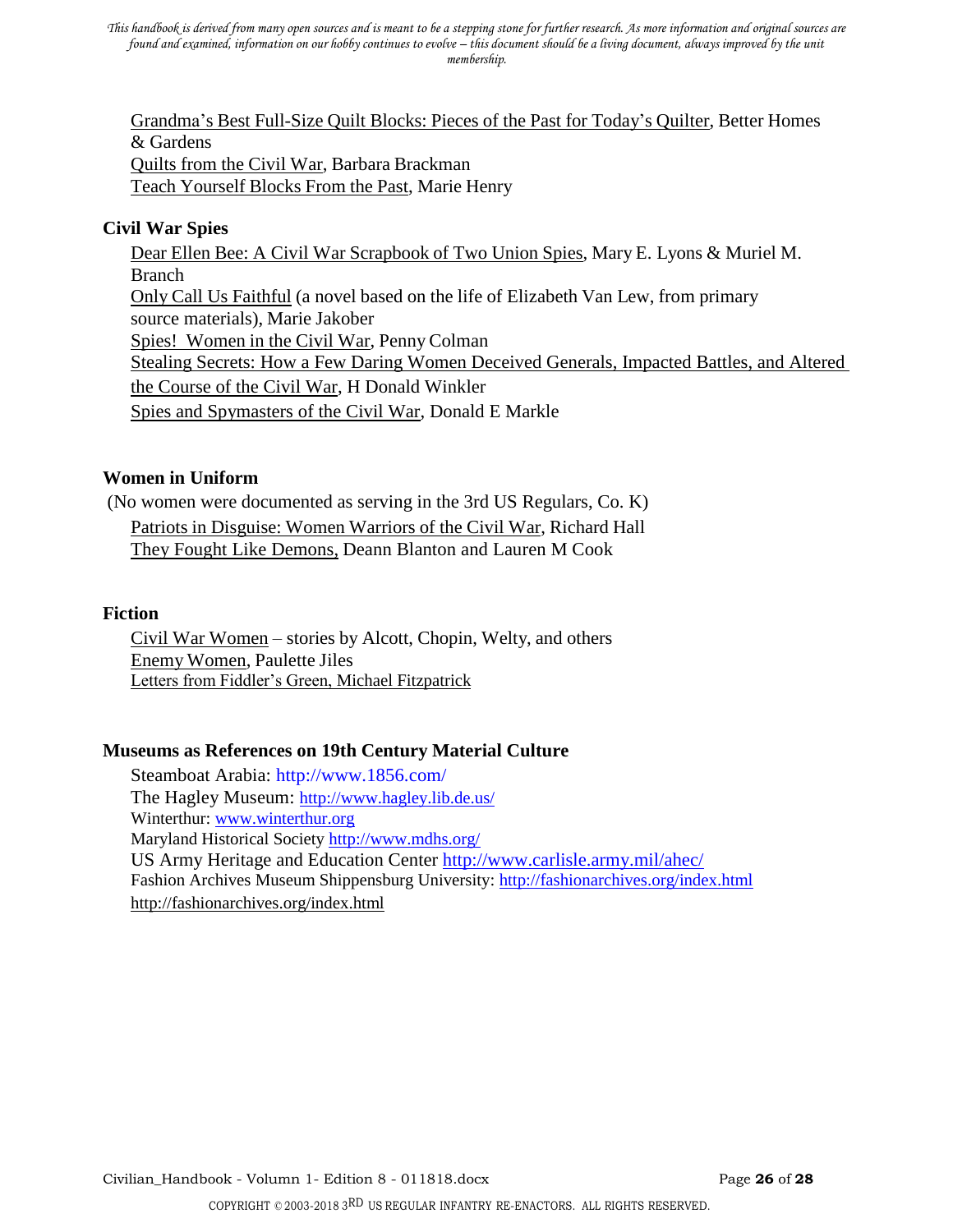## <span id="page-26-0"></span>**Recommended Resources & Organizations**

Atlantic Guard Soldiers Aid Society [www.agsas.org](http://www.agsas.org/) Genteel Arts Academy [www.genteelarts.com](http://www.genteelarts.com/) Society for Women and the Civil War [www.womenandthecivilwar.org](http://www.womenandthecivilwar.org/) The Valentine Museum [www.valentinemuseum.com](http://www.valentinemuseum.com/) Victorian Dance Ensemble [www.civilwardance.org](http://www.civilwardance.org/)

## <span id="page-26-1"></span>**Recommended Sutlers**

(the following list of Sutlers are a good start, but unfortunately some of the quality and authenticity has degraded over the recent years as some of the larger sutlers are outsourcing their sewing – until you have an eye for fabric and style, feel free to continue to use references and fellow civilians to ensure you have spent money on clothing you can actually wear to events)

Button Baron <http://www.thebuttonbaron.com/> N.J. Sekela www.njsekela.com/ Abraham's Lady [www.abrahamslady.com](http://www.abrahamslady.com/) Originals by Kay <http://www.originals-by-kay.com/> Mantua Maker – Vivian Murphy <http://www.themantuamaker.net/> Civil War Lady [www.civilwarlady.com](http://www.civilwarlady.com/) Family Heirloom Weavers [www.familyheirloomweavers.com](http://www.familyheirloomweavers.com/) Heirloom Emporium [www.heirloomemporium.com](http://www.heirloomemporium.com/) James Country Mercantile [www.jamescountry.com](http://www.jamescountry.com/) Needle & Thread, Gettysburg, PA (717) 334-4011 The Octagon Ladies' Repository [www.OctagonLR.com](http://www.octagonlr.com/) Ragged Soldier Sutlery [www.raggedsoldier.com](http://www.raggedsoldier.com/) Vintage Volumes [www.vintagevolumes.com](http://www.vintagevolumes.com/) Wooded Hamlet Designs [www.woodedhamlet.com](http://www.woodedhamlet.com/) Ezra Barnhouse Goods [www.ezrabarnhousegoods.com](http://www.ezrabarnhousegoods.com/) Battlefields and Beyond Bookstore in Gettysburg <http://battlefieldsandbeyondbooks.com/>

## <span id="page-26-2"></span>**Other Resources**

[www.foodhistory.com](http://www.foodhistory.com/)